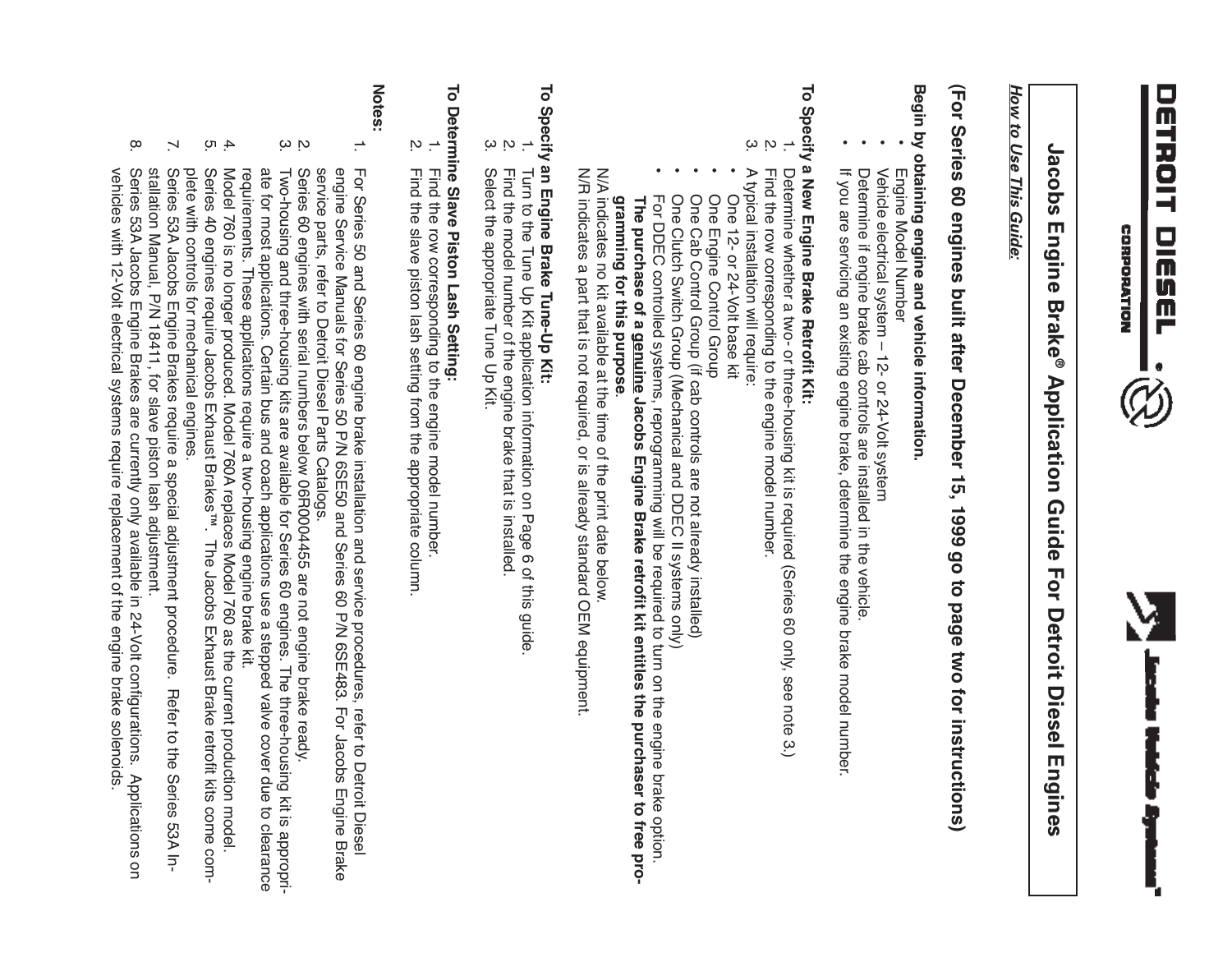#### **Using the Application Guide for Series 60 Engines built after December 15, 1999**

To determine which engine brake you need for Series 60 engine built after December 15, 1999 you will need to have the following information.

1. Engine Model Number

2. Manufacture date.

- 3. Valve Mech type.
- 4. Injector Height Setting.

To find this information you will have to reference the data tags on the valve cover of your engine. Figure 1 below is a example of the layout of these data tags and where you will find this information. Once you have the four pieces of information you can proceed to pages 3 through 6 and find the engine brake model which matches your engine. The next step is to proceed to page 6 for the part numbers you will need to install a Jacobs Engine Brake® on your engine.

#### **Figure 1**

| <b>IMPORTANT ENGINE INFORMATION</b><br>2000<br>THIS ENGINE CONFORMS TO U.S. EPA AND CALIFORNIA<br>50S<br><b>REGULATIONS APPLICABLE TO 2000 MODEL YEAR NEW HEAVY DUTY</b><br><b>DETROIT DIESEL</b><br>رج∷_<br>DIESEL CYCLE ENGINES. THIS ENGINE HAS A PRIMARY INTENDED<br>SERVICE APPLICATION AS A HEAVY HEAVY DUTY ENGINE.<br>FUEL RATING AT ADV. HP 229.6 MM3/<br>ADV. HP 470 AT 2100 RPM<br><b>STROKE</b><br>DISP. 12.7 LITERS<br>INITIAL INJECTION TIMING 12 DEG. BTC<br>MIN. IDLE 600 RPM<br><b>ENGINE FAMILY YDDXH12.7EGL</b><br>L10227<br><b>MFG. DATE AUG 2000</b><br>MODEL SERIES 60, 12.7L CONFORMS TO AUSTRALIAN DESIGN RULE 30 | 0438 ACC DRIVE<br>1398 AIR COMP<br>THIS ENGINE WAS<br>0178 C/S COVER<br><b>TESTED AT 370/430</b><br>0026 AIR INTK MFLD<br>DETROIT DIESEL . A<br>0731 CONN ROD/PSTN<br><b>HP AT 2100 RPM</b><br>0387 C/S PULLEY<br>$\sqrt{N}$ J. SETTING 82.1 MM<br><b>1393 DIP STICK</b><br>0131 CRANKSHAFT<br>CORPORATION<br><b>VALVE LASH</b><br>0260 ENG LIFT BRKT<br>0683 ENG MOUNTS<br>0654 EXH MANIFOLD<br>0454 EXH OUTLET<br><b>EXHAUST .660 MM</b><br>0897 F/W HOUSING<br><b>1765 FAN MOUNTS</b><br><b>INTAKE .203 MM</b><br>L10227<br>0841 FUEL FILTER<br><b>MAX RPM NL 2225</b><br>1198 FLYWHEEL<br>0262 FUEL PUMP<br><b>STD CAM TIMING</b><br>2113 FUEL LINES<br>S.O. 620788 MODEL 6067MK45<br><b>SPEC P1260800</b><br><b>UNIT 06R0613435</b> |  |
|-------------------------------------------------------------------------------------------------------------------------------------------------------------------------------------------------------------------------------------------------------------------------------------------------------------------------------------------------------------------------------------------------------------------------------------------------------------------------------------------------------------------------------------------------------------------------------------------------------------------------------------------|------------------------------------------------------------------------------------------------------------------------------------------------------------------------------------------------------------------------------------------------------------------------------------------------------------------------------------------------------------------------------------------------------------------------------------------------------------------------------------------------------------------------------------------------------------------------------------------------------------------------------------------------------------------------------------------------------------------------------------------|--|
| 0812 INJ CONT ELEC<br>0453 INJECTOR<br>1458 OIL COOLER<br>0598 OIL DIST<br>0201 OIL FILLER<br>0638 OIL FILTER<br><b>DETROIT DIESEL</b><br>0967 OIL PAN<br>0194 PWR STR ADAP<br>0445 PWR STR ADAPT<br>0378 STARTING MTR<br>CORPORATION<br>0642 ROCKER COVER<br>0358 THERMOSTAT<br>0744 VALVE MECH<br><b>1788 TURBOCHARGER</b><br><b>1161 VENT SYSTEM</b><br>0464 WAT BYPASS<br>0161 VIB DAMPER<br>0459 WATER CONN                                                                                                                                                                                                                          | THIS ENGINE IS NOT CERTIFIED FOR USE IN AN URBAN BUS AS<br><b>DEFINED AT 40 CFR 86.093 2.</b><br><b>SALE OF THIS ENGINE FOR</b><br><b>DETROIT DIESEL</b><br>USE IN AN URBAN BUS IS A VIOLATION OF FEDERAL LAW UNDER<br><b>CORPORATION</b><br>THE CLEAN AIR ACT                                                                                                                                                                                                                                                                                                                                                                                                                                                                           |  |
| 0077 WATER FILTER<br>0335 WATER PUMP<br>L10227<br>S.O. 620788 MODEL 6067MK45<br><b>SPEC P1260800</b><br><b>UNIT 06R0613435</b>                                                                                                                                                                                                                                                                                                                                                                                                                                                                                                            | THIS ENGINE IS CERTIFIED TO OPERATE ON<br>LOW SULFUR DIESEL FUEL<br>L10227<br><b>UNIT 06R0613435</b>                                                                                                                                                                                                                                                                                                                                                                                                                                                                                                                                                                                                                                     |  |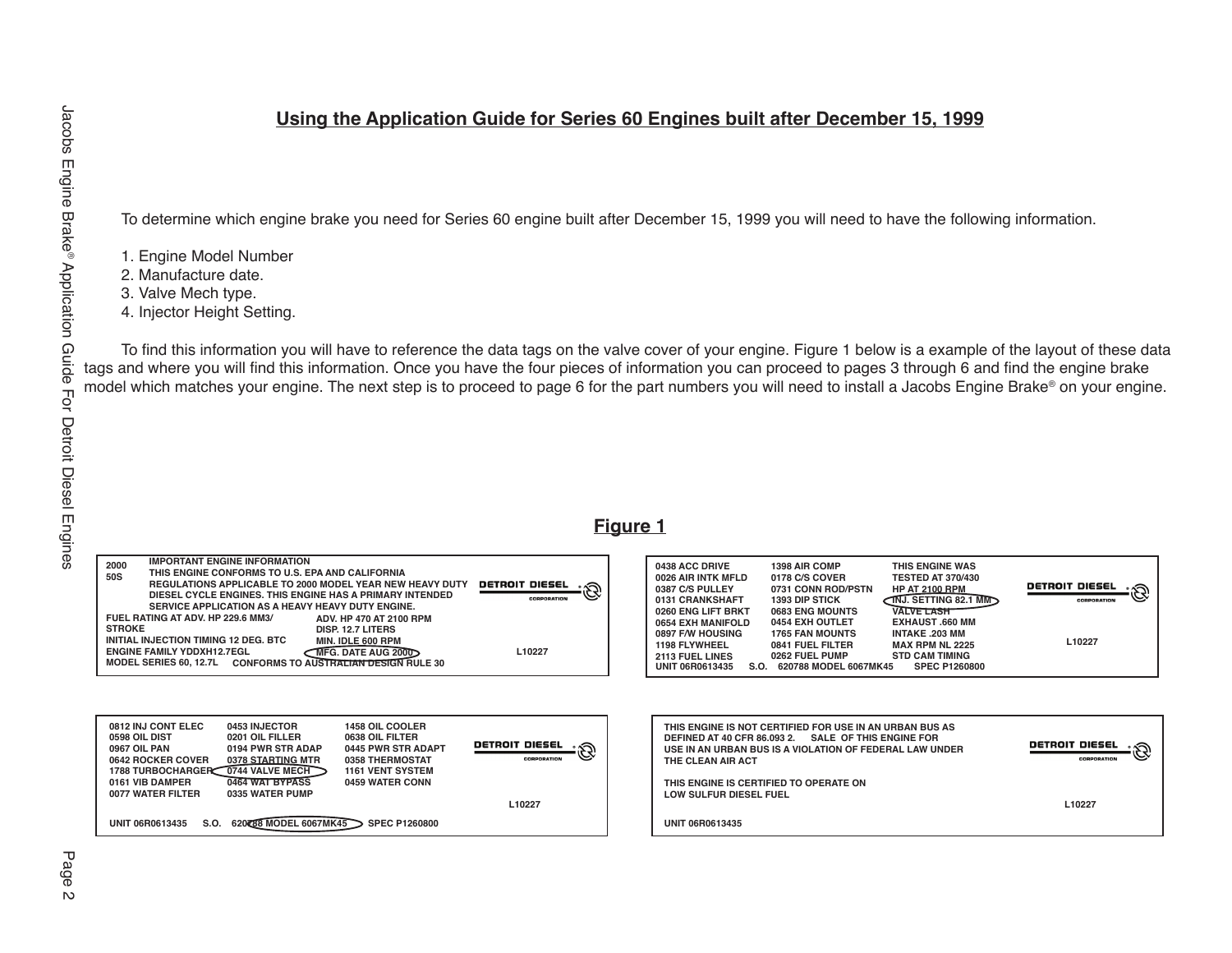#### **Series 60 Model Year 2007**

| <b>Engine</b><br><b>Model</b> | <b>Engine</b><br><b>Description</b>          | <b>Valve</b><br><b>Mech</b> | <b>Engine</b><br><b>Option</b> |                                               | <b>Cam Part Number</b>                             | <b>Cam Type</b> | Injector<br><b>Adjustment</b>           | <b>Brake Model</b>   | <b>Lash Setting</b>                                                                   |
|-------------------------------|----------------------------------------------|-----------------------------|--------------------------------|-----------------------------------------------|----------------------------------------------------|-----------------|-----------------------------------------|----------------------|---------------------------------------------------------------------------------------|
| 6067HG6E                      | 14L, ON-HIGHWAY                              | 933                         | 12 volt                        |                                               | 23535545                                           | <b>153J</b>     | 중                                       | 797B                 | 0.580 mm (.020 in)                                                                    |
| 6067HG2E                      | 14L, BUS/COACH                               | 933                         | 12 volt                        |                                               | 23535545                                           | <b>153J</b>     | fer to Detrdit Diesel<br>Service Manual | 797B                 | 0.580 mm (.020 in)                                                                    |
|                               | 6067HG4E 14L, FIRETRUCK                      | 933                         | 12 volt                        |                                               | 23535545                                           | 153J            |                                         | 797B                 | 0.580 mm (.020 in)                                                                    |
|                               | 6067HG5E 14L, CRANE                          | 933                         | 12 volt                        |                                               | 23535545                                           | 153J            |                                         | 797B                 | 0.580 mm (.020 in)                                                                    |
| 6067HG8E                      | <b>14L, TRANSIT COACH</b>                    | 933                         | 12 volt                        |                                               | 23535545                                           | <b>153J</b>     |                                         | 797B                 | 0.580 mm (.020 in)                                                                    |
| <b>Brake</b><br>Model<br>797B | <b>Description</b><br>Engine Brake Kit 12VDC | <b>Base Kit</b><br>32883    |                                | <b>Engine</b><br><b>Control</b><br>See Note 1 | $\overline{\mathbf{Cab}}$<br><b>Control</b><br>N/A |                 | Note 1:<br>23537335<br>23536833         | Harness ASM Fuel Inj | Bridge Jake Harness Support (3)<br>Both items must be purchased prior to installation |
|                               |                                              |                             |                                |                                               |                                                    |                 |                                         |                      |                                                                                       |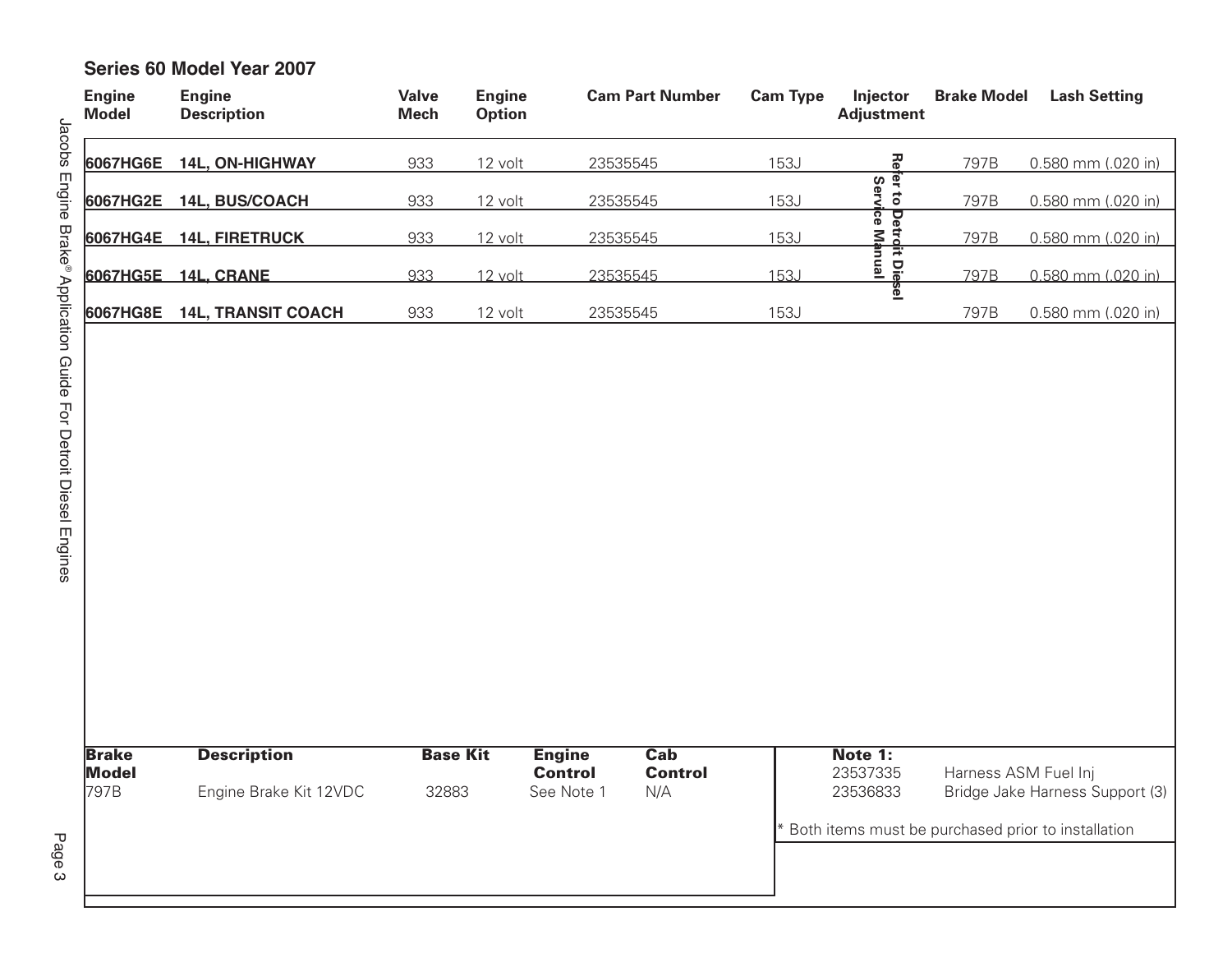| <b>Engine</b><br><b>Model</b> | <b>Engine</b><br><b>Description</b> | <b>Valve</b><br><b>Mech</b> | <b>Engine</b><br><b>Option</b> | <b>Cam Part Number</b> | <b>Cam Type</b> | Injector<br><b>Adjustment</b> | <b>Brake Model</b> | <b>Lash Setting</b>    |
|-------------------------------|-------------------------------------|-----------------------------|--------------------------------|------------------------|-----------------|-------------------------------|--------------------|------------------------|
| 6067BK62                      | 12.7L ADR 80, Premium Austr 0888    |                             | 12 volt                        | 23528309               | 101J            | 82.1                          | 797A               | 0.580 mm (.020 in)     |
|                               |                                     | 0887                        | 24 volt                        | 23528309               | 101J            | 82.1                          | 797A               | 0.580 mm (.020 in)     |
| 6063HK32                      | 14L, MSHA Non-Road C&I              | 0890                        | 12 volt                        | 23528606               | 107J            | 82.1                          | 797A               | 0.580 mm (.020 in)     |
|                               |                                     | 0891                        | 24 volt                        | 23528606               | 107J            | 82.1                          | 797A               | 0.580 mm (.020 in)     |
| 6063HK33                      | 14L, Industrial Non-Road            | 0892                        | 12 volt                        | 23529008               | 100J            | 81.0                          | 797A               | 0.580 mm (.020 in)     |
|                               |                                     | 0890                        | 12 volt                        | 23528606               | 107J            | 82.1                          | 797A               | 0.580 mm (.020 in)     |
|                               |                                     | 0893                        | 12 volt                        | 23524912               | 92J             | 81.0                          | 797A               | 0.580 mm (.020 in)     |
|                               |                                     | 0895                        | 24 volt                        | 23529008               | 100J            | 81.0                          | 797A               | 0.580 mm (.020 in)     |
|                               |                                     | 0891                        | 24 volt                        | 23528606               | 107J            | 82.1                          | 797A               | 0.580 mm (.020 in)     |
|                               |                                     | 0894                        | 24 volt                        | 23524912               | 92J             | 81.0                          | 797A               | 0.580 mm (.020 in)     |
| 6063HK45                      | 14L, Crash Fire Truck               | 0893                        | 12 volt                        | 23524912               | 92J             | 81.0                          | 797A               | 0.580 mm (.020 in)     |
|                               |                                     | 0892                        | 12 volt                        | 23529008               | 100J            | 81.0                          | 797A               | 0.580 mm (.020 in)     |
| 6067HK62                      | 14L, ADR 80 Austr Truck             | 0888                        | 12 volt                        | 23528309               | 101J            | 82.1                          | 797A               | 0.580 mm (.020 in)     |
|                               |                                     | 0887                        | 24 volt                        |                        |                 |                               |                    |                        |
| 6063HK91                      | <b>14L, Military Truck</b>          | 0893                        | 12 volt                        | 23524912               | 92J             | 81.0                          | 797A               | $0.580$ mm $(.020$ in) |
| 6063HV33                      | 14L, Const & Industrial             | 0926                        | 12 volt                        | 23534735               | 122J            | 82.1                          | 797A               | 0.580 mm (.020 in)     |
|                               |                                     | 0920                        | 24 volt                        | 23534735               | 122J            | 82.1                          | 797A               | 0.580 mm (.020 in)     |
| 6063HV39                      | 14L Pumping&Petrolium               | 0926                        | 12 volt                        | 23534735               | 122J            | 82.1                          | 797A               | 0.580 mm (.020 in)     |
|                               |                                     | 0920                        | 24 volt                        | 23534735               | 122J            | 82.1                          | 797A               | 0.580 mm (.020 in)     |
| 6063HV45                      | <b>14L Crash Truck</b>              | 0926                        | 12 volt                        | 23534735               | 122J            | 82.1                          | 797A               | 0.580 mm (.020 in)     |
|                               |                                     | 0920                        | 24 volt                        | 23534735               | 122J            | 82.1                          | 797A               | 0.580 mm (.020 in)     |
| 6063MK33                      | 12.7L, 01 M/Y Non-Road Indst 0896   |                             | 12 volt                        | 23528606               | 107J            | 82.1                          | 797A               | 0.580 mm (.020 in)     |
|                               |                                     | 0897                        | 24 volt                        | 23528606               | 107J            | 82.1                          | 797A               | 0.580 mm (.020 in)     |
|                               |                                     | 0890                        | 12 volt                        | 23528606               | 107J            | 82.1                          | 797A               | 0.580 mm (.020 in)     |
|                               |                                     | 0891                        | 24 volt                        | 23528606               | 107J            | 82.1                          | 797A               | 0.580 mm (.020 in)     |
| 6067MK62                      | 12.7L, ADR 80, Std Austr trk        | 0888                        | 12 volt                        | 23528309               | 101J            | 82.1                          | 797A               | 0.580 mm (.020 in)     |
|                               |                                     | 0887                        | 24 volt                        | 23528309               | 101J            | 82.1                          | 797A               | 0.580 mm (.020 in)     |
| 6067MK68                      | 12.7L, Exp Only S60 Coach           | 0888                        | 12 volt                        | 23528309               | 101J            | 82.1                          | 797A               | 0.580 mm (.020 in)     |
|                               |                                     | 0887                        | 24 volt                        | 23528309               | 101J            | 82.1                          | 797A               | 0.580 mm (.020 in)     |
| 6067MK91                      | 12.7L, Military Truck               | 888                         | 12V                            | 23528309               | 101J            | 82.1                          | 797A               | 0.580mm (0.20 in)      |
|                               |                                     | 887                         | <b>24V</b>                     | 23528309               | 101J            | 82.1                          | 797A               | 0.580mm (0.20 in)      |
| 6067PK62                      | 12.7L, Exp. Truck 470-500 HP 0898   |                             | 12 volt                        | 23524906               | 32J             | 78.8                          | 797A               | 0.580 mm (.020 in)     |
|                               |                                     | 0899                        | 12 volt                        | 23524908               | 47J             | 80.3                          | 797A               | 0.580 mm (.020 in)     |
| 6067TK6K                      | <b>Daewoo</b>                       | 0900                        | 24 volt                        | 23524918               | 83J             | 80.3                          | 797A               | 0.580 mm (.020 in)     |
| 6063TK32                      | 12.7L, Non-Rd Const&Mining          | 0901                        | 12 volt                        | 23524906               | 32J             | 78.8                          | 797A               | 0.580 mm (.020 in)     |
|                               |                                     | 0902                        | 24 volt                        | 23524906               | 32J             | 78.8                          | 797A               | 0.580 mm (.020 in)     |
|                               |                                     |                             |                                |                        |                 |                               |                    |                        |

**Series 60 Model Year After 11/17/2003 For All Off Highway and Non-US Applications Replacing models 790A, B, C, D and 795**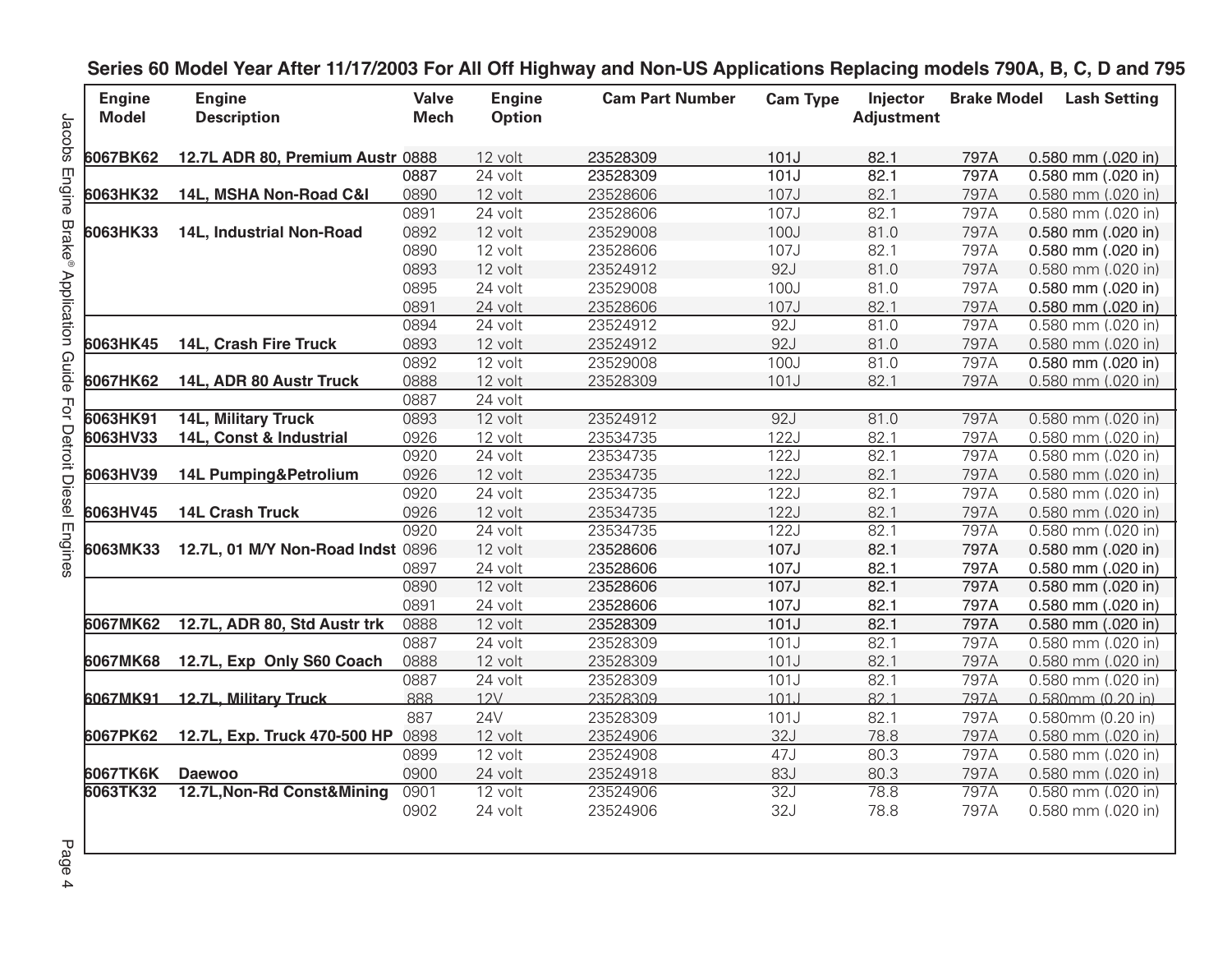#### **Series 60 Model Year After 11/17/2003 For All Off Highway and Non-US Applications Replacing models 790A, B, C, D and 795**

| <b>Engine</b><br><b>Model</b> | <b>Engine</b><br><b>Description</b> | <b>Valve</b><br>Mech | <b>Engine</b><br><b>Option</b> | <b>Cam Part Number</b> | <b>Cam Type</b> | <b>Injector</b><br><b>Adjustment</b> | <b>Brake Model</b> | <b>Lash Setting</b>    |
|-------------------------------|-------------------------------------|----------------------|--------------------------------|------------------------|-----------------|--------------------------------------|--------------------|------------------------|
| 6063TK33                      | 12.7L, Industrial Non-Road          | 0901                 | 12 volt                        | 23524906               | 32J             | 78.8                                 | 797A               | $0.580$ mm $(.020$ in) |
|                               |                                     | 0903                 | 12 volt                        | 23524908               | 47J             | 80.3                                 | 797A               | 0.580 mm (.020 in)     |
|                               |                                     | 0902                 | 24 volt                        | 23524906               | 32J             | 78.8                                 | 797A               | 0.580 mm (.020 in)     |
|                               |                                     | 0904                 | 24 volt                        | 23524908               | 47J             | 80.3                                 | 797A               | $0.580$ mm $(.020$ in) |
| 6067TK62                      | 12.7L, Exp Truck 430-470 HP         | 0898                 | 12 volt                        | 23524906               | 32J             | 78.8                                 | 797A               | 0.580 mm (.020 in)     |
|                               |                                     | 0899                 | 12 volt                        | 23524908               | 47J             | 80.3                                 | 797A               | $0.580$ mm $(.020$ in) |

| <b>Brake</b> | <b>Description</b>     | <b>Base Kit</b> | <b>Engine</b>  | Cab            |
|--------------|------------------------|-----------------|----------------|----------------|
| Model        |                        |                 | <b>Control</b> | <b>Control</b> |
| 797A         | Engine Brake Kit 12VDC | 32576           | See Note 1     | 20220          |
| 797A         | Engine Brake Kit 24VDC | 32578           | See Note 1     | 20220          |

**Note 1:**<br>23534244

Off Highway Harness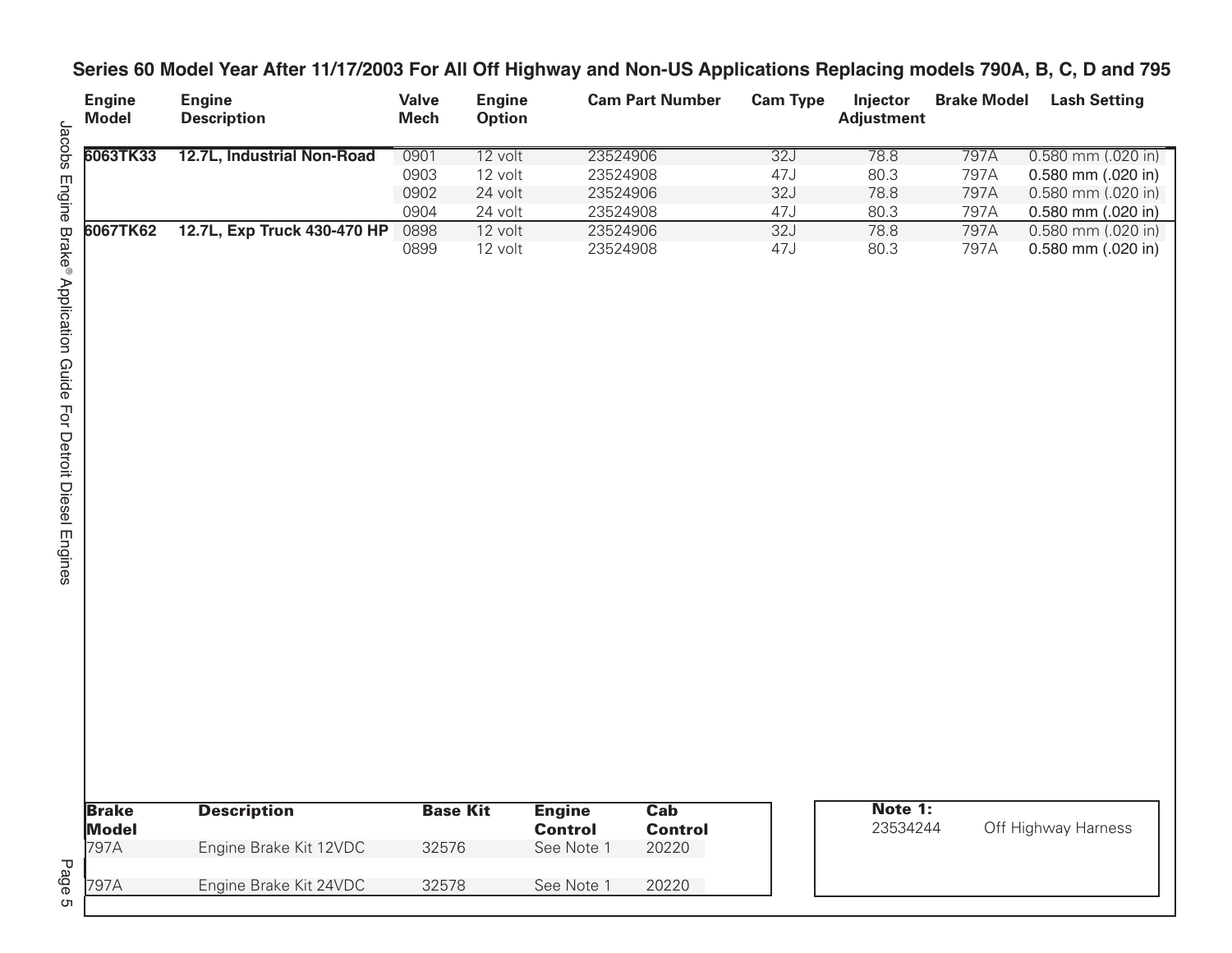| <b>Engine</b><br><b>Model</b> | <b>Engine</b><br><b>Description</b> | <b>Valve</b><br><b>Mech</b> | <b>Engine</b><br><b>Option</b> | <b>Cam Part Number</b> | <b>Cam Type</b> | Injector<br><b>Adjustment</b> | <b>Brake Model</b> | <b>Lash Setting</b>    |
|-------------------------------|-------------------------------------|-----------------------------|--------------------------------|------------------------|-----------------|-------------------------------|--------------------|------------------------|
| 6067BK28                      | 12.7L, Prem, Coach                  | 0765                        | 24 volt                        | 23528309               | 101J            | 82.1                          | 795                | 0.813 mm (.032 in)     |
|                               |                                     | 0766                        | 12 volt                        | 23528309               | 101J            | 82.1                          | 795                | 0.813 mm (.032 in)     |
|                               |                                     | 0764                        | Non-jake                       | 23528309               | 101J            | 82.1                          | 795                | 0.813 mm (.032 in)     |
|                               |                                     | 0745                        | 12 volt                        | 23524912 23524292      | 92J             | 81.0                          | 790                | 0.660 mm (.026 in)     |
|                               |                                     | 0751                        | 24 volt                        | 23524912 23524292      | 92J             | 81.0                          | 790                | 0.660 mm (.026 in)     |
|                               |                                     | 0744                        | Non-jake                       | 23524912 23524292      | 92J             | 81.0                          | 790                | $0.660$ mm $(.026$ in) |
|                               |                                     | 0738                        | Brake ready                    | 23524912 23524292      | 92J             | 81.0                          | 790                | 0.660 mm (.026 in)     |
|                               |                                     | 0743                        | Non-jake                       | 23524912 23524292      | 92J             | 81.0                          | 790                | 0.660 mm (.026 in)     |
|                               |                                     | 0712                        | Brake ready                    | 23524912 23524292      | 92J             | 81.0                          | 770                | 0.584 mm (.023 in)     |
| 6067BK45                      | 12.7L, Prem, Fire truck             | 0765                        | 24 volt                        | 23528309               | 101J            | 82.1                          | 795                | 0.813 mm (.032 in)     |
|                               |                                     | 0766                        | 12 volt                        | 23528309               | 101J            | 82.1                          | 795                | 0.813 mm (.032 in)     |
|                               |                                     | 0764                        | Non-jake                       | 23528309               | 101J            | 82.1                          | 795                | 0.813 mm (.032 in)     |
|                               |                                     | 0745                        | 12 volt                        | 23524912 23524292      | 92J             | 81.0                          | 790                | $0.660$ mm $(.026$ in) |
|                               |                                     | 0751                        | 24 volt                        | 23524912 23524292      | 92J             | 81.0                          | 790                | 0.660 mm (.026 in)     |
|                               |                                     | 0744                        | Non-jake                       | 23524912 23524292      | 92J             | 81.0                          | 790                | 0.660 mm (.026 in)     |
|                               |                                     | 0738                        | Brake ready                    | 23524912 23524292      | 92J             | 81.0                          | 790                | 0.660 mm (.026 in)     |
|                               |                                     | 0743                        | Non-jake                       | 23524912 23524292      | 92J             | 81.0                          | 790                | 0.660 mm (.026 in)     |
|                               |                                     | 0712                        | Brake ready                    | 23524912 23524292      | 92J             | 81.0                          | 770                | $0.584$ mm $(.023$ in) |
| 6067BK57                      | 12.7L, Prem, Crane                  | 0765                        | 24 volt                        | 23528309               | 101J            | 82.1                          | 795                | $0.813$ mm $(.032$ in) |
|                               |                                     | 0766                        | 12 volt                        | 23528309               | 101J            | 82.1                          | 795                | 0.813 mm (.032 in)     |
|                               |                                     | 0764                        | Non-jake                       | 23528309               | 101J            | 82.1                          | 795                | 0.813 mm (.032 in)     |
|                               |                                     | 0745                        | 12 volt                        | 23524912 23524292      | 92J             | 81.0                          | 790                | 0.660 mm (.026 in)     |
|                               |                                     | 0751                        | 24 volt                        | 23524912 23524292      | 92J             | 81.0                          | 790                | 0.660 mm (.026 in)     |
|                               |                                     | 0744                        | Non-jake                       | 23524912 23524292      | 92J             | 81.0                          | 790                | 0.660 mm (.026 in)     |
|                               |                                     | 0738                        | Brake ready                    | 23524912 23524292      | 92J             | 81.0                          | 790                | $0.660$ mm $(.026$ in) |
|                               |                                     | 0743                        | Non-jake                       | 23524912 23524292      | 92J             | 81.0                          | 790                | 0.660 mm (.026 in)     |
|                               |                                     | 0712                        | Brake ready                    | 23524912 23524292      | 92J             | 81.0                          | 770                | $0.584$ mm $(.023$ in) |
| 6067BK60                      | 12.7L Prem, On-Highway              | 0765                        | 24 volt                        | 23528309               | 101J            | 82.1                          | 795                | 0.813 mm (.032 in)     |
|                               |                                     | 0766                        | 12 volt                        | 23528309               | 101J            | 82.1                          | 795                | 0.813 mm (.032 in)     |
|                               |                                     | 0764                        | Non-jake                       | 23528309               | 101J            | 82.1                          | 795                | 0.813 mm (.032 in)     |
|                               |                                     | 0745                        | 12 volt                        | 23524912 23524292      | 92J             | 81.0                          | 790                | 0.660 mm (.026 in)     |
|                               |                                     | 0751                        | 24 volt                        | 23524912 23524292      | 92J             | 81.0                          | 790                | 0.660 mm (.026 in)     |
|                               |                                     | 0744                        | Non-jake                       | 23524912 23524292      | 92J             | 81.0                          | 790                | 0.660 mm (.026 in)     |
|                               |                                     | 0738                        | Brake ready                    | 23524912 23524292      | 92J             | 81.0                          | 790                | $0.660$ mm $(.026$ in) |
|                               |                                     | 0743                        | Non-jake                       | 23524912 23524292      | 92J             | 81.0                          | 790                | 0.660 mm (.026 in)     |
|                               |                                     | 0712                        | Brake ready                    | 23524912 23524292      | 92J             | 81.0                          | 770                | $0.584$ mm $(.023$ in) |
| 6063EK32                      | 11.1L, Underground Mining           | 0749                        | 24 volt                        | 23524898 23513562      | 32J             | 78.8                          | 790B               | $0.660$ mm $(.026$ in) |
|                               |                                     | 0749                        | 24 volt                        | 23524900 23518718      | 32J             | 78.8                          | 790B               | $0.660$ mm $(.026$ in) |
| 6067GK28                      | 12.7L, Coach                        | 0749                        | 24 volt                        | 23524906 23513564      | 32J             | 78.8                          | 790B               | $0.660$ mm $(.026$ in) |
|                               |                                     | 0747                        | 12 volt                        | 23524906 23513564      | 32J             | 78.8                          | 790B               | 0.660 mm (.026 in)     |
|                               |                                     | 0756                        | 24 volt                        | 23524906 23513564      | 32J             | 78.8                          | 790B               | $0.660$ mm $(.026$ in) |

#### **Series 60 Model Year 2000 to 2006**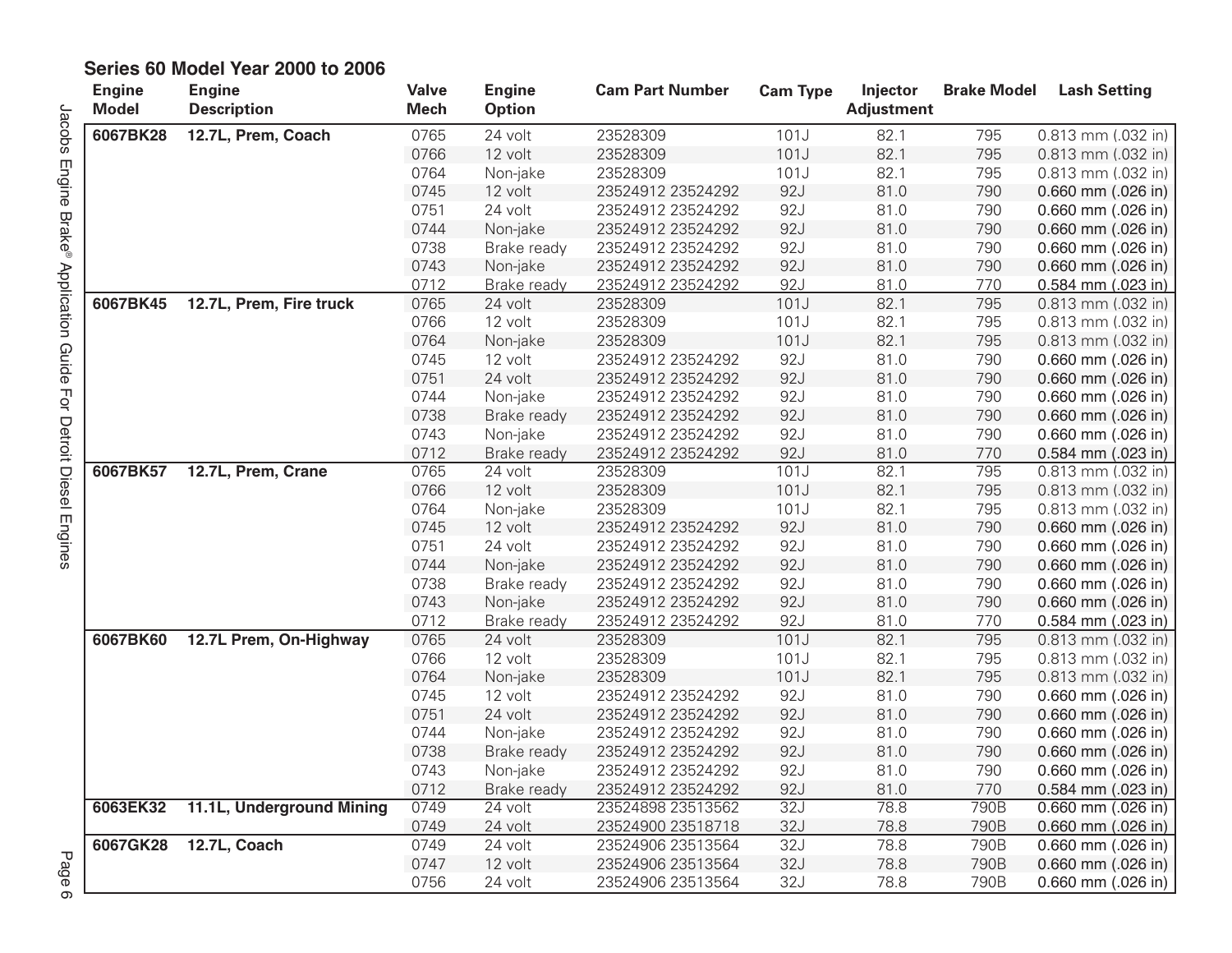| <b>Engine</b><br><b>Model</b> | <b>Engine</b><br><b>Description</b> | <b>Valve</b><br><b>Mech</b> | <b>Engine</b><br><b>Option</b> | <b>Cam Part Number</b> | <b>Cam Type</b> | Injector<br><b>Adjustment</b> | <b>Brake Model</b> | <b>Lash Setting</b>    |
|-------------------------------|-------------------------------------|-----------------------------|--------------------------------|------------------------|-----------------|-------------------------------|--------------------|------------------------|
| 6063GK32                      | 12.7L, Underground Mining           | 0747                        | 12 volt                        | 23524906 23513564      | 32J             | 78.8                          | 790B               | 0.660 mm (.026 in)     |
|                               |                                     | 0749                        | 24 volt                        | 23524906 23513564      | 32J             | 78.8                          | 790B               | 0.660 mm (.026 in)     |
|                               |                                     | 0756                        | 24 volt                        | 23524906 23513564      | 32J             | 78.8                          | 790B               | $0.660$ mm $(.026$ in) |
| 6067GK57                      | 12.7L, Crane                        | 0747                        | 12 volt                        | 23524906 23513564      | 32J             | 78.8                          | 790B               | 0.660 mm (.026 in)     |
|                               |                                     | 0749                        | 24 volt                        | 23524906 23513564      | 32J             | 78.8                          | 790B               | 0.660 mm (.026 in)     |
|                               |                                     | 0756                        | 24 volt                        | 23524906 23513564      | 32J             | 78.8                          | 790B               | 0.660 mm (.026 in)     |
| 6063GK60                      | 12.7L, Industrial                   | 0747                        | 12 volt                        | 23524906 23513564      | 32J             | 78.8                          | 790B               | 0.660 mm (.026 in)     |
|                               |                                     | 0749                        | 24 volt                        | 23524906 23513564      | 32J             | 78.8                          | 790B               | 0.660 mm (.026 in)     |
|                               |                                     | 0756                        | 24 volt                        | 23524906 23513564      | 32J             | 78.8                          | 790B               | 0.660 mm (.026 in)     |
| 6067GK91                      | 12.7L, Military                     | 0747                        | 12 volt                        | 23524906 23513564      | 32J             | 78.8                          | 790B               | 0.660 mm (.026 in)     |
|                               |                                     | 0749                        | 24 volt                        | 23524906 23513564      | 32J             | 78.8                          | 790B               | 0.660 mm (.026 in)     |
|                               |                                     | 0756                        | 24 volt                        | 23524906 23513564      | 32J             | 78.8                          | 790B               | 0.660 mm (.026 in)     |
| 6063HK33                      | 14L, U.S. Non-Road                  | 0746                        | 12 volt                        | 23524912 23524292      | 92J             | 81.0                          | 790A               | 0.660 mm (.026 in)     |
|                               |                                     | 0755                        | 24 volt                        | 23524912 23524292      | 92J             | 81.0                          | 790A               | 0.660 mm (.026 in)     |
| 6063HK45                      | 14L, U.S. Fire truck                | 0746                        | 12 volt                        | 23524912 23524292      | 92J             | 81.0                          | 790A               | 0.660 mm (.026 in)     |
|                               |                                     | 0755                        | 24 volt                        | 23524912 23524292      | 92J             | 81.0                          | 790A               | 0.660 mm (.026 in)     |
| 6067HK1E                      | 14L, Transit, Coach                 | 858                         | 12 volt                        | 23531130               | 109J            | 82.1                          | 797                | 0.580 mm (.020 in)     |
|                               |                                     | 864                         | 24 volt                        | 23531130               | 109J            | 82.1                          | 797                | 0.580 mm (.020 in)     |
|                               |                                     | 853                         | 12 volt                        | 23529653               | 101J            | 82.1                          | 797                | 0.580 mm (.020 in)     |
|                               |                                     | 871                         | Non-jake                       |                        |                 |                               |                    |                        |
| 6067HK2E                      | 14L, Parlor, Coach                  | 858                         | 12 volt                        | 23531130               | 109J            | 82.1                          | 797                | $0.580$ mm $(.020$ in) |
|                               |                                     | 864                         | 24 volt                        | 23531130               | 109J            | 82.1                          | 797                | 0.580 mm (.020 in)     |
|                               |                                     | 870                         | 12 volt                        | 23531130               | 109J            | 82.1                          | 797                | 0.580 mm (.020 in)     |
|                               |                                     | 853                         | 12 volt                        | 23529653               | 101J            | 82.1                          | 797                | 0.580 mm (.020 in)     |
|                               |                                     | 871                         | Non-jake                       |                        |                 |                               |                    |                        |
| 6067HK4E                      | 14L, Fire Truck                     | 858                         | 12 volt                        | 23531130               | 109J            | 82.1                          | 797                | 0.580 mm (.020 in)     |
|                               |                                     | 864                         | 24 volt                        | 23531130               | 109J            | 82.1                          | 797                | 0.580 mm (.020 in)     |
|                               |                                     | 853                         | 12 volt                        | 23529653               | 101J            | 82.1                          | 797                | 0.580 mm (.020 in)     |
|                               |                                     | 871                         | Non-jake                       |                        |                 |                               |                    |                        |
| 6067HK5E                      | 14L, Crane                          | 858                         | 12 volt                        | 23531130               | 109J            | 82.1                          | 797                | 0.580 mm (.020 in)     |
|                               |                                     | 864                         | 24 volt                        | 23531130               | 109J            | 82.1                          | 797                | 0.580 mm (.020 in)     |
|                               |                                     | 853                         | 12 volt                        | 23529653               | 101J            | 82.1                          | 797                | 0.580 mm (.020 in)     |
|                               |                                     | 871                         | Non-jake                       |                        |                 |                               |                    |                        |
| 6067HK6E                      | 14L, On-highway Truck               | 858                         | 12 volt                        | 23531130               | 109J            | 82.1                          | 797                | 0.580 mm (.020 in)     |
|                               |                                     | 864                         | 24 volt                        | 23531130               | 109J            | 82.1                          | 797                | $0.580$ mm (.020 in)   |
|                               |                                     | 853                         | 12 volt                        | 23529653               | 101J            | 82.1                          | 797                | 0.580 mm (.020 in)     |
|                               |                                     | 871                         | Non-jake                       |                        |                 |                               |                    |                        |
| 6067HK60                      | 14L, U.S. On-Highway                | 0746                        | 12 volt                        | 23524912 23524292      | 92J             | 81.0                          | 790A               | 0.660 mm (.026 in)     |
|                               |                                     | 0755                        | 24 volt                        | 23524912 23524292      | 92J             | 81.0                          | 790A               | 0.660 mm (.026 in)     |
|                               |                                     | 766                         | 12 volt                        | 23528309               | 101J            | 82.1                          | 795                | 0.813 mm (.032 in)     |
| 6067HK62                      | <b>14L, Aust.</b>                   | 0752                        | 12 volt                        | 23524912 23524292      | 92J             | 81.0                          | 790C               | 0.660 mm (.026 in)     |
|                               |                                     | 0754                        | 24 volt                        | 23524912 23524292      | 92J             | 81.0                          | 790C               | $0.660$ mm $(.026$ in) |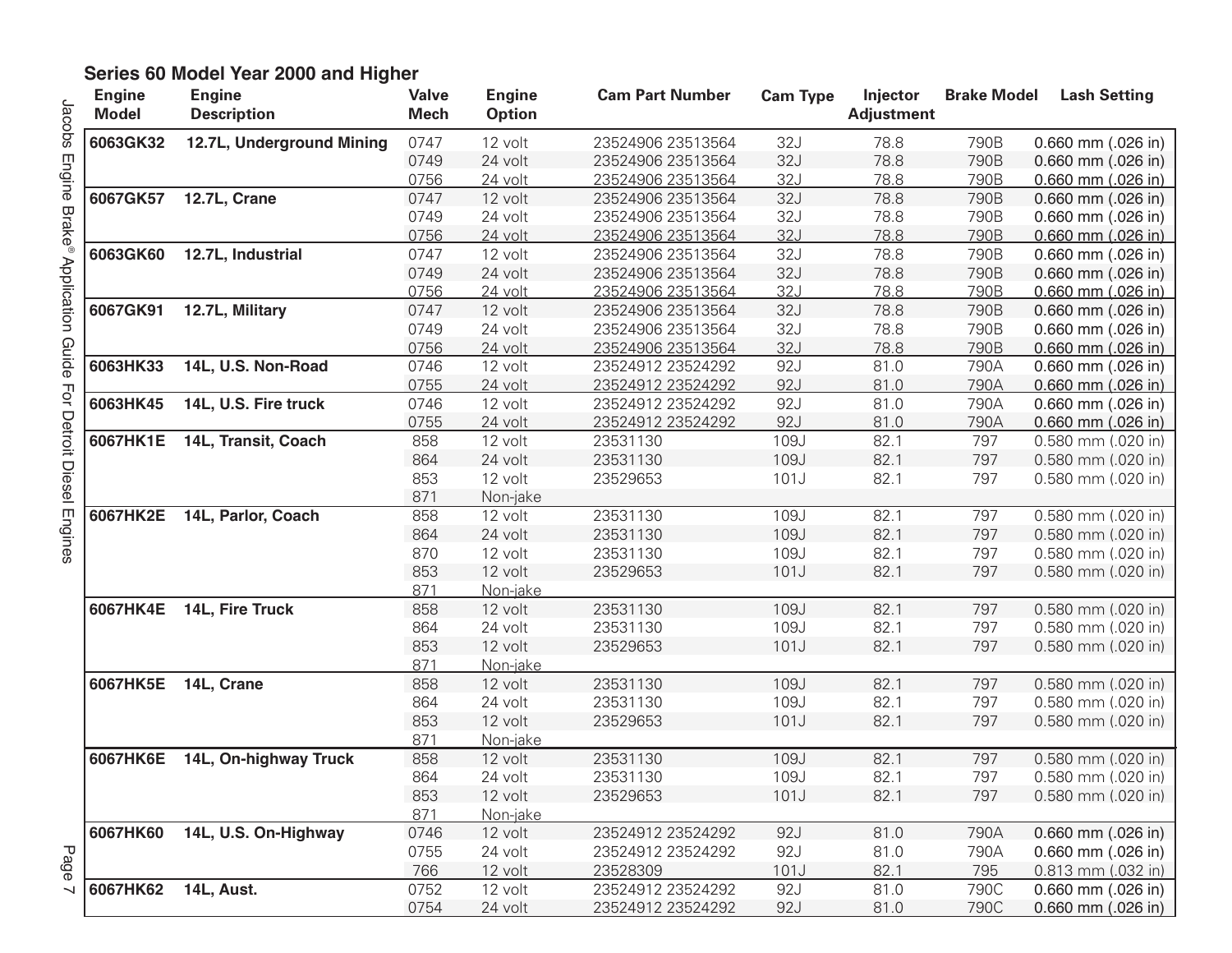| <b>Engine</b><br><b>Model</b> | <b>Engine</b><br><b>Description</b> | <b>Valve</b><br><b>Mech</b> | <b>Engine</b><br><b>Option</b> | <b>Cam Part Number</b> | <b>Cam Type</b> | Injector<br><b>Adjustment</b>    |      | <b>Brake Model Lash Setting</b> |
|-------------------------------|-------------------------------------|-----------------------------|--------------------------------|------------------------|-----------------|----------------------------------|------|---------------------------------|
| 6067HV2E                      | 141, Coach                          | 881                         | 12V                            | 23532935               | 122J            | Refer to Del<br> <br>  Service   | 797  | 0.580mm (.020 in)               |
|                               |                                     | 905                         | 24V                            | 23532936               | 122J            |                                  | 797  | 0.580mm (.020 in)               |
| 6067HV4E                      | 141, Firetruck                      | 881                         | 12V                            | 23532935               | <b>122J</b>     |                                  | 797  | 0.580mm (.020 in)               |
|                               |                                     | 905                         | 24V                            | 23532936               | 122J            | De<br>G                          | 797  | 0.580mm (.020 in)               |
| 6067HV5E                      | 141, Crane                          | 881                         | 12V                            | 23532935               | 122J            |                                  | 797  | 0.580mm (.020 in)               |
|                               |                                     | 905                         | 24V                            | 23532936               | 122J            | stroit Die<br>∫Manual<br>∘Manual | 797  | 0.580mm (.020 in)               |
| 6067HV6E                      | 14L, On-Highway                     | 881                         | <b>12V</b>                     | 23532935               | 122J            | Die                              | 797  | 0.580mm (.020 in)               |
|                               |                                     | 905                         | <b>24V</b>                     | 23532936               | 122J            | ข                                | 797  | 0.580mm (.020 in)               |
| 6067LK28                      | 11.1L                               | 0744                        | Non-jake                       | 23524914               | 97J             | 81.0                             | 790B | 0.660 mm (.026 in)              |
| 6067LK45                      | 11.1L                               | 0744                        | Non-jake                       | 23524914               | 97J             | 81.0                             | 790B | 0.660 mm (.026 in)              |
| 6067LK57                      | 11.1L                               | 0744                        | Non-jake                       | 23524914               | 97J             | 81.0                             | 790B | $0.660$ mm (.026 in)            |
| 6067LK60                      | 11.1L                               | 0744                        | Non-jake                       | 23524914               | 97J             | 81.0                             | 790B | 0.660 mm (.026 in)              |
| 6067MK1E                      | 12.7L, Transit, Coach               | 858                         | 12 volt                        | 23531130               | 109J            | 82.1                             | 797  | 0.580 mm (.020 in)              |
|                               |                                     | 864                         | 24 volt                        | 23531130               | 109J            | 82.1                             | 797  | 0.580 mm (.020 in)              |
|                               |                                     | 853                         | 12 volt                        | 23529653               | 101J            | 82.1                             | 797  | 0.580 mm (.020 in)              |
|                               |                                     | 871                         | Non-jake                       |                        |                 |                                  |      |                                 |
|                               | 6067MK2E 12.7L, Parlor, Coach       | 858                         | 12 volt                        | 23531130               | 109J            | 82.1                             | 797  | 0.580 mm (.020 in)              |
|                               |                                     | 864                         | 24 volt                        | 23531130               | 109J            | 82.1                             | 797  | 0.580 mm (.020 in)              |
|                               |                                     | 870                         | 12 volt                        | 23531130               | 109J            | 82.1                             | 797  | 0.580 mm (.020 in)              |
|                               |                                     | 853                         | 12 volt                        | 23529653               | 101J            | 82.1                             | 797  | 0.580 mm (.020 in)              |
|                               |                                     | 871                         | Non-jake                       |                        |                 |                                  |      |                                 |
|                               | 6067MK4E 12.7L, Fire Truck          | 858                         | 12 volt                        | 23531130               | 109J            | 82.1                             | 797  | 0.580 mm (.020 in)              |
|                               |                                     | 864                         | 24 volt                        | 23531130               | 109J            | 82.1                             | 797  | 0.580 mm (.020 in)              |
|                               |                                     | 853                         | 12 volt                        | 23529653               | 101J            | 82.1                             | 797  | 0.580 mm (.020 in)              |
|                               |                                     | 871                         | Non-jake                       |                        |                 |                                  |      |                                 |
|                               | 6067MK5E 12.7L, Crane               | 858                         | 12 volt                        | 23531130               | 109J            | 82.1                             | 797  | 0.580 mm (.020 in)              |
|                               |                                     | 864                         | 24 volt                        | 23531130               | 109J            | 82.1                             | 797  | 0.580 mm (.020 in)              |
|                               |                                     | 853                         | 12 volt                        | 23529653               | 101J            | 82.1                             | 797  | 0.580 mm (.020 in)              |
|                               |                                     | 871                         | Non-jake                       |                        |                 |                                  |      |                                 |
|                               | 6067MK6E 12.7L, On-highway Truck    | 858                         | 12 volt                        | 23531130               | 109J            | 82.1                             | 797  | 0.580 mm (.020 in)              |
|                               |                                     | 864                         | 24 volt                        | 23531130               | 109J            | 82.1                             | 797  | 0.580 mm (.020 in)              |
|                               |                                     | 853                         | 12 volt                        | 23529653               | 101J            | 82.1                             | 797  | 0.580 mm (.020 in)              |
|                               |                                     | 871                         | Non-jake                       |                        |                 |                                  |      |                                 |
| 6067MK28                      | 12.7L Std, Coach                    | 0712                        | Brake ready                    | 23524912 23524292      | 92J             | 81.0                             | 770  | 0.584 mm (.023 in)              |
|                               |                                     | 0738                        | Brake ready                    | 23524912, 23524292     | 92J             | 81.0                             | 790  | 0.660 mm (.026 in)              |
|                               |                                     | 0743                        | Non-jake                       | 23524912, 23524292     | 92J             | 81.0                             | 790  | 0.660 mm (.026 in)              |
|                               |                                     | 0744                        | Non-jake                       | 23524912, 23524292     | 92J             | 81.0                             | 790  | 0.660 mm (.026 in)              |
|                               |                                     | 0745                        | 12 volt                        | 23524912, 23524292     | 92J             | 81.0                             | 790  | 0.660 mm (.026 in)              |
|                               |                                     | 0751                        | 24 volt                        | 23524912, 23524292     | 92J             | 81.0                             | 790  | 0.660 mm (.026 in)              |
|                               |                                     | 0764                        | Non-jake                       | 23528309               | 101J            | 82.1                             | 795  | 0.813 mm (.032 in)              |
|                               |                                     | 0765                        | 24 volt                        | 23528309               | 101J            | 82.1                             | 795  | 0.813 mm (.032 in)              |
|                               |                                     | 0766                        | 12 volt                        | 23528309               | 101J            | 82.1                             | 795  | 0.813 mm (.032 in)              |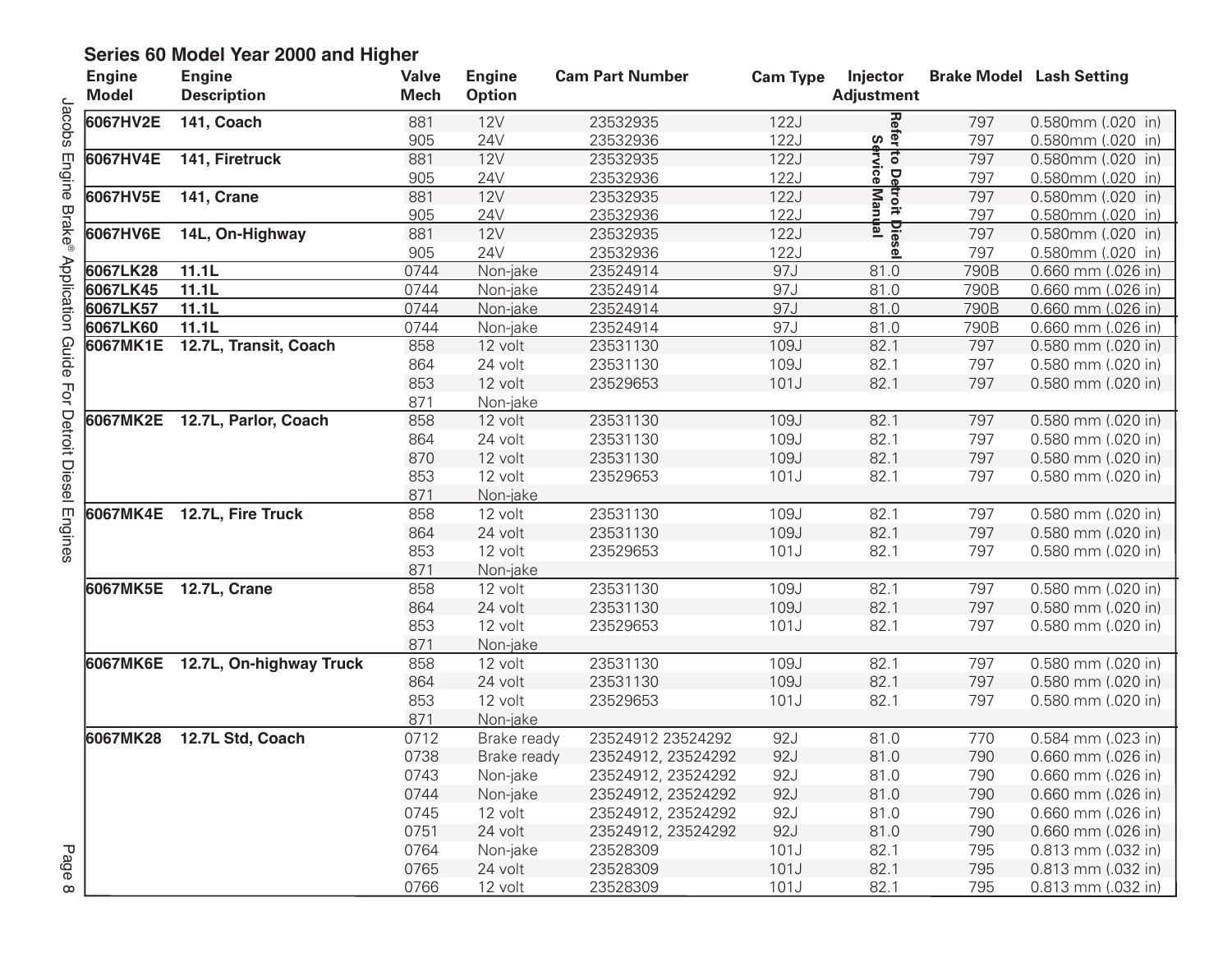| <b>Engine</b><br><b>Model</b> | <b>Engine</b><br><b>Description</b> | <b>Valve</b><br><b>Mech</b> | <b>Engine</b><br><b>Option</b> | <b>Cam Part Number</b> | <b>Cam Type</b> | Injector<br><b>Adjustment</b> | <b>Brake Model</b> | <b>Lash Setting</b>    |
|-------------------------------|-------------------------------------|-----------------------------|--------------------------------|------------------------|-----------------|-------------------------------|--------------------|------------------------|
| 6067MK33                      |                                     |                             | 12 volt                        |                        | 107J            |                               | 790D               |                        |
|                               |                                     |                             | 24 volt                        |                        | 107J            |                               | 790D               |                        |
| 6067MV2E                      | 12.71, Coach                        | 881                         | <b>12V</b>                     | 23532935               | 122J            | <b>Refer</b>                  | 797                | 0.580mm (0.20 in)      |
|                               |                                     | 905                         | 24V                            | 23532936               | 122J            | Serv<br>$\vec{c}$             | 797                | $0.580$ mm $(0.20$ in) |
| 6067MV4E                      | 12.71, Firetruck                    | 881                         | 12V                            | 23532935               | 122J            |                               | 797                | $0.580$ mm $(0.20$ in) |
|                               |                                     | 905                         | 24V                            | 23532936               | 122J            | ∣Detrḃit<br>∲ice Manı         | 797                | $0.580$ mm $(0.20$ in) |
| 6067MV5E                      | 12.71, Crane                        | 881                         | <b>12V</b>                     | 23532935               | 122J            |                               | 797                | $0.580$ mm $(0.20$ in) |
|                               |                                     | 905                         | 24V                            | 23532936               | 122J            | <u>ត្ត ច្ន</u>                | 797                | $0.580$ mm $(0.20$ in) |
| 6067MV6E                      | 12.71, On-Highway                   | 881                         | <b>12V</b>                     | 23532935               | 122J            | <b>bsel</b>                   | 797                | 0.580mm (0.20 in)      |
|                               |                                     | 905                         | 24V                            | 23532936               | 122J            |                               | 797                | 0.580mm (0.20 in)      |
| 6067MK45                      | 12.7L Std, Fire truck               | 0712                        | Brake ready                    | 23524912 23524292      | 92J             | 81.0                          | 770                | $0.584$ mm $(.023$ in) |
|                               |                                     | 0738                        | Brake ready                    | 23524912, 23524292     | 92J             | 81.0                          | 790                | $0.660$ mm $(.026$ in) |
|                               |                                     | 0743                        | Non-jake                       | 23524912, 23524292     | 92J             | 81.0                          | 790                | $0.660$ mm $(.026$ in) |
|                               |                                     | 0744                        | Non-jake                       | 23524912, 23524292     | 92J             | 81.0                          | 790                | 0.660 mm (.026 in)     |
|                               |                                     | 0745                        | 12 volt                        | 23524912, 23524292     | 92J             | 81.0                          | 790                | $0.660$ mm $(.026$ in) |
|                               |                                     | 0751                        | 24 volt                        | 23524912, 23524292     | 92J             | 81.0                          | 790                | 0.660 mm (.026 in)     |
|                               |                                     | 0764                        | Non-jake                       | 23528309               | 101J            | 82.1                          | 795                | $0.813$ mm $(.032$ in) |
|                               |                                     | 0765                        | 24 volt                        | 23528309               | 101J            | 82.1                          | 795                | $0.813$ mm $(.032$ in) |
|                               |                                     | 0766                        | 12 volt                        | 23528309               | 101J            | 82.1                          | 795                | 0.813 mm (.032 in)     |
| 6067MK57                      | 12.7L Std, Crane                    | 0712                        | Brake ready                    | 23524912 23524292      | 92J             | 81.0                          | 770                | 0.584 mm (.023 in)     |
|                               |                                     | 0738                        | Brake ready                    | 23524912, 23524292     | 92J             | 81.0                          | 790                | $0.660$ mm $(.026$ in) |
|                               |                                     | 0743                        | Non-jake                       | 23524912, 23524292     | 92J             | 81.0                          | 790                | 0.660 mm (.026 in)     |
|                               |                                     | 0744                        | Non-jake                       | 23524912, 23524292     | 92J             | 81.0                          | 790                | $0.660$ mm $(.026$ in) |
|                               |                                     | 0745                        | 12 volt                        | 23524912, 23524292     | 92J             | 81.0                          | 790                | 0.660 mm (.026 in)     |
|                               |                                     | 0751                        | 24 volt                        | 23524912, 23524292     | 92J             | 81.0                          | 790                | $0.660$ mm $(.026$ in) |
|                               |                                     | 0764                        | Non-jake                       | 23528309               | 101J            | 82.1                          | 795                | 0.813 mm (.032 in)     |
|                               |                                     | 0765                        | 24 volt                        | 23528309               | 101J            | 82.1                          | 795                | $0.813$ mm $(.032$ in) |
|                               |                                     | 0766                        | 12 volt                        | 23528309               | 101J            | 82.1                          | 795                | 0.813 mm (.032 in)     |
| 6067MK60                      | 12.7L Std, On-Highway               | 0712                        | Brake ready                    | 23524912 23524292      | 92J             | 81.0                          | 770                | $0.584$ mm $(.023$ in) |
|                               |                                     | 0738                        | Brake ready                    | 23524912, 23524292     | 92J             | 81.0                          | 790                | $0.660$ mm $(.026$ in) |
|                               |                                     | 0743                        | Non-jake                       | 23524912, 23524292     | 92J             | 81.0                          | 790                | $0.660$ mm $(.026$ in) |
|                               |                                     | 0744                        | Non-jake                       | 23524912, 23524292     | 92J             | 81.0                          | 790                | 0.660 mm (.026 in)     |
|                               |                                     | 0745                        | 12 volt                        | 23524912, 23524292     | 92J             | 81.0                          | 790                | $0.660$ mm $(.026$ in) |
|                               |                                     | 0751                        | 24 volt                        | 23524912, 23524292     | 92J             | 81.0                          | 790                | 0.660 mm (.026 in)     |
|                               |                                     | 0764                        | Non-jake                       | 23528309               | 101J            | 82.1                          | 795                | $0.813$ mm $(.032$ in) |
|                               |                                     | 0765                        | 24 volt                        | 23528309               | 101J            | 82.1                          | 795                | 0.813 mm (.032 in)     |
|                               |                                     | 0766                        | 12 volt                        | 23528309               | 101J            | 82.1                          | 795                | $0.813$ mm (.032 in)   |
| 6067PK62                      | 12.7L                               | 0744                        | Non-jake                       | 23524908 23521681      | 47J             | 80.3                          | 790B               | $0.660$ mm $(.026$ in) |
|                               |                                     | 0747                        | 12 volt                        | 23524906 23513564      | 32J             | 78.8                          | 790B               | $0.660$ mm $(.026$ in) |
|                               |                                     | 0747                        | 12 volt                        | 23524908 23521681      | 47J             | 80.3                          | 790B               | $0.660$ mm $(.026$ in) |
|                               |                                     | 0749                        | 24 volt                        | 23524906 23513564      | 32J             | 78.8                          | 790B               | $0.660$ mm $(.026$ in) |
|                               |                                     | 0749                        | 24 volt                        | 23524908 23521681      | 47J             | 80.3                          | 790B               | $0.660$ mm $(.026$ in) |
|                               |                                     | 0756                        | 24 volt                        | 23524906 23513564      | 32J             | 78.8                          | 790B               | 0.660 mm (.026 in)     |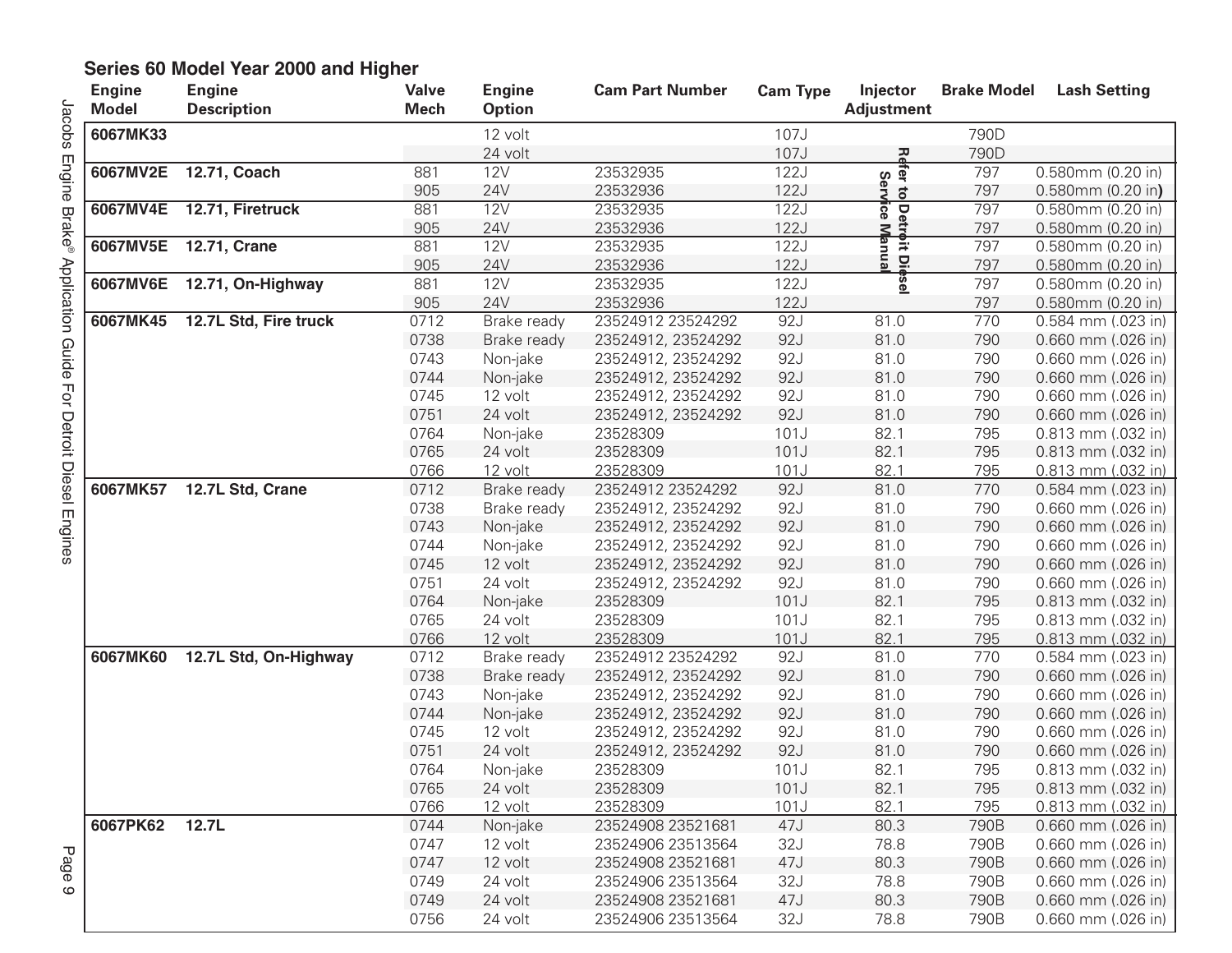| <b>Engine</b><br><b>Model</b> | <b>Engine</b><br><b>Description</b> | <b>Valve</b><br><b>Mech</b> | <b>Engine</b><br><b>Option</b> | <b>Cam Part Number</b> | <b>Cam Type</b> | Injector<br><b>Adjustment</b> | <b>Brake Model</b> | <b>Lash Setting</b>    |
|-------------------------------|-------------------------------------|-----------------------------|--------------------------------|------------------------|-----------------|-------------------------------|--------------------|------------------------|
| 6067TK28                      | 12.7L                               | 0744                        | Non-jake                       | 23524908 23521681      | 47J             | 80.3                          | 790B               | 0.660 mm $(.026$ in)   |
|                               |                                     | 0747                        | 12 volt                        | 23524908 23521681      | 47J             | 80.3                          | 790B               | $0.660$ mm (.026 in)   |
|                               |                                     | 0749                        | 24 volt                        | 23524908 23521681      | 47J             | 80.3                          | 790B               | 0.660 mm $(.026$ in)   |
| 6043TK33                      |                                     |                             |                                |                        | 90J             |                               | 750B               |                        |
| 6063TK32                      | 12.7L, Underground Mining           | 0747                        | 12 volt                        | 23524906 23513564      | 32J             | 78.8                          | 790B               | 0.660 mm $(.026$ in)   |
|                               |                                     | 0749                        | 24 volt                        | 23524906 23513564      | 32J             | 78.8                          | 790B               | $0.660$ mm (.026 in)   |
|                               |                                     | 0756                        | 24 volt                        | 23524906 23513564      | 32J             | 78.8                          | 790B               | $0.660$ mm $(.026$ in) |
| 6063TK33                      | 12.7L, Non-Road                     | 0747                        | 12 volt                        | 23524906 23513564      | 32J             | 78.8                          | 790B               | $0.660$ mm (.026 in)   |
|                               |                                     | 0749                        | 24 volt                        | 23524906 23513564      | 32J             | 78.8                          | 790B               | 0.660 mm $(.026$ in)   |
|                               |                                     | 0756                        | 24 volt                        | 23524906 23513564      | 32J             | 78.8                          | 790B               | $0.660$ mm (.026 in)   |
| 6063TK35                      | 12.7L, Non-Road                     | 0747                        | 12 volt                        | 23524906 23513564      | 32J             | 78.8                          | 790B               | $0.660$ mm (.026 in)   |
|                               |                                     | 0749                        | 24 volt                        | 23524906 23513564      | 32J             | 78.8                          | 790B               | 0.660 mm $(.026$ in)   |
|                               |                                     | 0756                        | 24 volt                        | 23524906 23513564      | 32J             | 78.8                          | 790B               | $0.660$ mm (.026 in)   |
| 6067TK60                      | 12.7L                               | 0744                        | Non-jake                       | 23524908 23521681      | 47J             | 80.3                          | 790B               | $0.660$ mm $(.026$ in) |
|                               |                                     | 0747                        | 12 volt                        | 23524908 23521681      | 47J             | 80.3                          | 790B               | $0.660$ mm $(.026$ in) |
|                               |                                     | 0749                        | 24 volt                        | 23524908 23521681      | 47J             | 80.3                          | 790B               | 0.660 mm (.026 in)     |
| 6067TK62                      | 12.7L                               | 0744                        | Non-jake                       | 23524908 23521681      | 47J             | 80.3                          | 790B               | $0.660$ mm $(.026$ in) |
|                               |                                     | 0747                        | 12 volt                        | 23524906 23513564      | 32J             | 78.8                          | 790B               | 0.660 mm $(.026$ in)   |
|                               |                                     | 0747                        | 12 volt                        | 23524908 23521681      | 47J             | 80.3                          | 790B               | 0.660 mm $(.026$ in)   |
|                               |                                     | 0749                        | 24 volt                        | 23524906 23513564      | 32J             | 78.8                          | 790B               | 0.660 mm (.026 in)     |
|                               |                                     | 0749                        | 24 volt                        | 23524908 23521681      | 47J             | 80.3                          | 790B               | $0.660$ mm (.026 in)   |
|                               |                                     | 0756                        | 24 volt                        | 23524906 23513564      | 32J             | 78.8                          | 790B               | 0.660 mm (.026 in)     |
| 6067WK28                      | 11.1L, Coach                        | 0749                        | 24 volt                        | 23524898 23513562      | 32J             | 78.8                          | 790B               | 0.660 mm $(.026$ in)   |
|                               |                                     | 0749                        | 24 volt                        | 23524900 23518718      | 32J             | 78.8                          | 790B               | $0.660$ mm $(.026$ in) |
|                               | 6063WK32 11.1L, Underground Mining  | 0749                        | 24 volt                        | 23524898 23513562      | 32J             | 78.8                          | 790B               | $0.660$ mm $(.026$ in) |
|                               |                                     | 0749                        | 24 volt                        | 23524900 23518718      | 32J             | 78.8                          | 790B               | 0.660 mm $(.026$ in)   |
| 6067WK60                      | 11.1L, On-Highway                   | 0749                        | 24 volt                        | 23524898 23513562      | 32J             | 78.8                          | 790B               | 0.660 mm (.026 in)     |
|                               |                                     | 0749                        | 24 volt                        | 23524900 23518718      | 32J             | 78.8                          | 790B               | $0.660$ mm $(.026$ in) |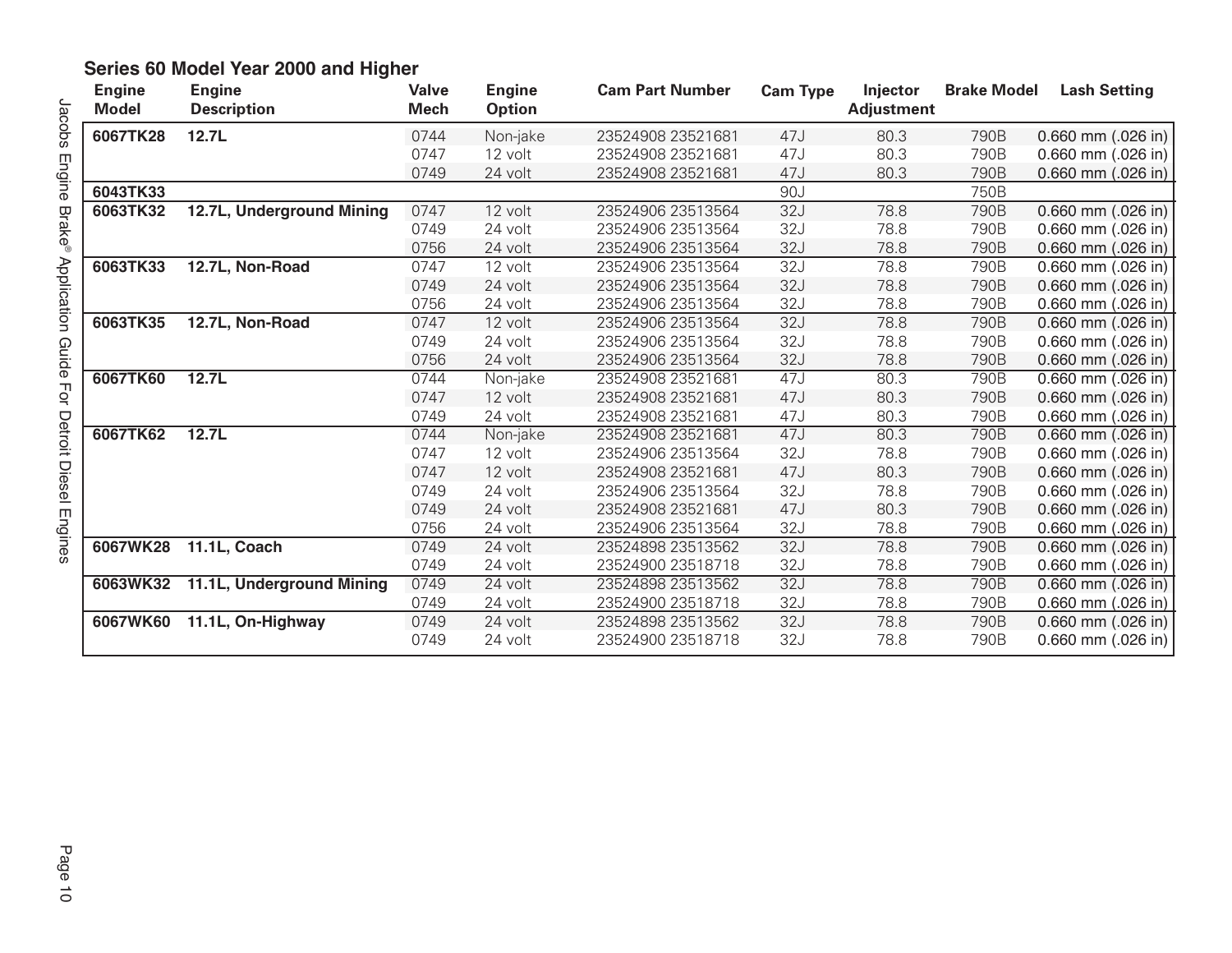| <b>Brake</b><br><b>Model</b> | <b>Description</b>                 | <b>Base Kit</b> | <b>Engine</b><br><b>Control</b> | Cab<br><b>Control</b> | To decide if your engine is a Model year 2000 you<br>need to know the manufacture date. Any engine |
|------------------------------|------------------------------------|-----------------|---------------------------------|-----------------------|----------------------------------------------------------------------------------------------------|
| 797                          | Engine Brake Kit 12VDC             | 31361           | See Note 1                      | 20220                 | built after December 15, 1999 are 2000 model year                                                  |
| 797                          | Engine Brake Kit 24VDC             | 31860           | See Note 1                      | 20220                 | engines. If you do not know your engine manufac-                                                   |
| 795                          | Engine Brake Kit 12VDC             | 30505           | See Note 1                      | 20220                 | ture date you will need to contact your local Detroit                                              |
| 795                          | Engine Brake Kit 24VDC             | 30506           | See Note 1                      | 20220                 | dealer.                                                                                            |
| 790                          | Engine Brake Kit 12VDC             | 29240           | See Note 1                      | 20220                 |                                                                                                    |
| 790                          | Engine Brake Kit 24VDC             | 29020           | See Note 1                      | 20220                 | <b>Notes</b>                                                                                       |
| 790A                         | Engine Brake Kit 12VDC             | 29123           | See Note 1                      | 20220                 | 1. Engine control group is required for Non-Jake                                                   |
| 790A                         | Engine Brake Kit 24VDC             | 29292           | See Note 1                      | 20220                 | engines only. Any one of the following part numbers                                                |
| 790B                         | Engine Brake Kit 12VDC             | 29302           | See Note 1                      | 20220                 | may be used:                                                                                       |
| 790B                         | Engine Brake Kit 24VDC             | 29304           | See Note 1                      | 20220                 | 2003 and lower                                                                                     |
| 790C                         | Engine Brake Kit 12VDC             | 29321           | See Note 1                      | 20220                 | 24917<br><b>Harness</b>                                                                            |
| 790C                         | Engine Brake Kit 24VDC             | 29323           | See Note 1                      | 20220                 | 23526101<br>On Highway Harness                                                                     |
| 790D                         | Engine Brake Kit 12VDC             | 31222           | See Note 1                      | 20220                 | <b>Industrial Harness</b><br>23526102                                                              |
| 790D                         | Engine Brake Kit 24VDC             | 31224           | See Note 1                      | 20220                 | 2004                                                                                               |
| 770                          | Engine Brake Kit 12VDC (3 Housing) | 26546           | See Note 1                      | 20220                 | 23532014<br>HARNESS ASM ENG EDU TO INJ W/2 SOL                                                     |
| 770                          | Engine Brake Kit 12VDC (2 Housing) | 26544           | See Note 1                      | 20220                 | 23534244<br>HARNESS ASM ENG EDU TO INJ DDEC V                                                      |
| 770                          | Engine Brake Kit 24VDC (3 Housing) | 26547           | See Note 1                      | 20220                 |                                                                                                    |
| 770                          | Engine Brake Kit 24VDC (2 Housing) | 26545           | See Note 1                      | 20220                 |                                                                                                    |

#### **Series 60 Engines Manufactured before December 15, 1999.**

| <b>Engine</b><br>Model                           | <b>Control</b><br><b>Type</b> | <b>Brake</b><br><b>Model</b> | 12V Base<br>Kit | 24V Base<br>Kit | <b>Engine</b><br><b>Control</b> | Cab<br><b>Control</b> | <b>Clutch</b><br><b>Switch</b> | <b>Slave Piston</b><br><b>Lash Setting</b> |
|--------------------------------------------------|-------------------------------|------------------------------|-----------------|-----------------|---------------------------------|-----------------------|--------------------------------|--------------------------------------------|
| <b>Series 60 Three-housing Engine Brake Kits</b> |                               |                              |                 |                 |                                 |                       |                                |                                            |
| 6063GK32                                         | <b>DDEC III</b>               | 765                          | 18112           | 19032           | 24917                           | 20220                 | N/R                            | $0.660$ mm $(.026$ in)                     |
| 6063GK33                                         | <b>DDEC III</b>               | 765                          | 18112           | 19032           | 24917                           | 20220                 | N/R                            | $0.660$ mm $(.026$ in)                     |
| 6063GK60                                         | <b>DDEC III</b>               | 765                          | 18112           | 19032           | 24917                           | 20220                 | N/R                            | $0.660$ mm $(.026$ in)                     |
| 6063GU60                                         | DDEC II                       | 765                          | 18112           | 19032           | 24918                           | 17332                 | 12261                          | 0.660 mm (.026 in)                         |
| 6063HK33                                         | DDEC IV                       | 770                          | 26546           | 26547           | 24917                           | 20220                 | N/R                            | $0.584$ mm $(.023$ in)                     |
| 6063HK35                                         | DDEC IV                       | 770                          | 26546           | 26547           | 24917                           | 20220                 | N/R                            | $0.584$ mm $(.023$ in)                     |
| 6063SK33                                         | DDEC III                      | 760A                         | 18113           | 18974           | 24917                           | 20220                 | N/R                            | $0.660$ mm $(.026$ in)                     |
| 6063WK32                                         | <b>DDEC III</b>               | 760A                         | 18113           | 18974           | 24917                           | 20220                 | N/R                            | $0.660$ mm $(.026$ in)                     |
| 6063WK60                                         | <b>DDEC III</b>               | 760A                         | 18113           | 18974           | 24917                           | 20220                 | N/R                            | $0.660$ mm $(.026$ in)                     |
| 6063WU60                                         | DDEC II                       | 760A                         | 18113           | 18974           | 24918                           | 17332                 | 12261                          | $0.660$ mm $(.026$ in)                     |
| 6067BK28                                         | DDEC IV                       | 770                          | 26546           | 26547           | 24917                           | 20220                 | N/R                            | $0.584$ mm $(.023$ in)                     |
| 6067BK45                                         | DDEC IV                       | 770                          | 26546           | 26547           | 24917                           | 20220                 | N/R                            | $0.584$ mm $(.023$ in)                     |
| 6067BK57                                         | DDEC IV                       | 770                          | 26546           | 26547           | 24917                           | 20220                 | N/R                            | $0.584$ mm $(.023$ in)                     |
| 6067BK60                                         | DDEC IV                       | 770                          | 26546           | 26547           | 24917                           | 20220                 | N/R                            | 0.584 mm (.023 in)                         |
| 6067EK28                                         | DDEC IV                       | 760B                         | 25419           | 25412           | 24917                           | 20220                 | N/R                            | $0.584$ mm $(.023$ in)                     |
|                                                  |                               |                              |                 |                 |                                 |                       |                                |                                            |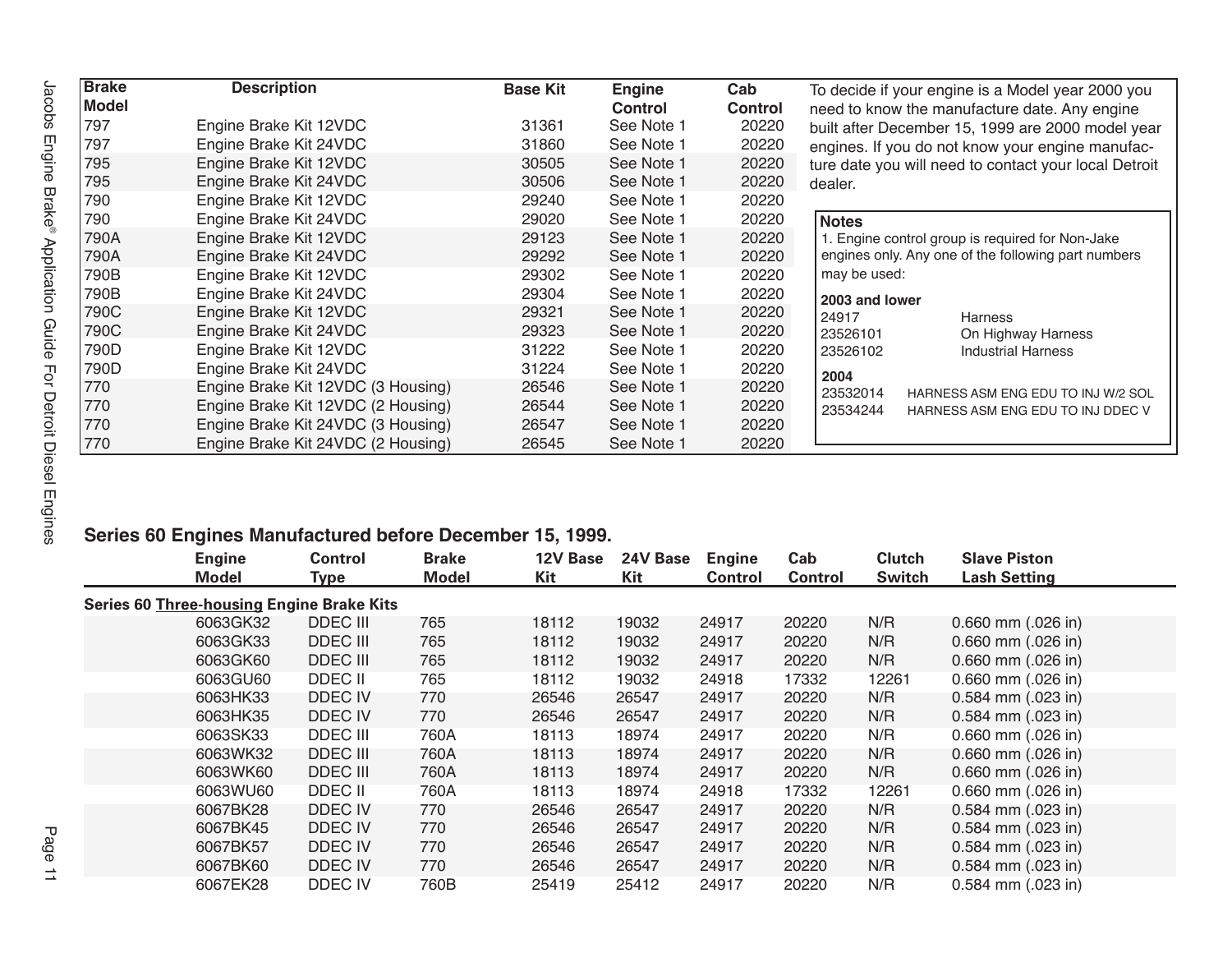| <b>Engine</b>                                         | <b>Control</b>     | Series ou Engines Manufactured Defore December 15, 1999.<br><b>Brake</b> | 12V Base       | 24V Base Engine |                | Cab            | <b>Clutch</b>  | <b>Slave Piston</b> |
|-------------------------------------------------------|--------------------|--------------------------------------------------------------------------|----------------|-----------------|----------------|----------------|----------------|---------------------|
| <b>Model</b>                                          | <b>Type</b>        | <b>Model</b>                                                             | Kit            | Kit             | <b>Control</b> | <b>Control</b> | <b>Switch</b>  | <b>Lash Setting</b> |
| Series 60 Three-housing Engine Brake Kits (Continued) |                    |                                                                          |                |                 |                |                |                |                     |
| 6067EK45                                              | DDEC IV            | 760B                                                                     | 25419          | 25412           | 24917          | 20220          | N/R            | 0.584 mm (.023 in)  |
| 6067EK57                                              | DDEC IV            | 760B                                                                     | 25419          | 25412           | 24917          | 20220          | N/R            | 0.584 mm (.023 in)  |
| 6067EK60                                              | DDEC IV            | 760B                                                                     | 25419          | 25412           | 24917          | 20220          | N/R            | 0.584 mm (.023 in)  |
| 6067GK28                                              | DDEC III           | 765                                                                      | 18112          | 19032           | 24917          | 20220          | N/R            | 0.660 mm (.026 in)  |
| 6067GK45                                              | <b>DDEC III</b>    | 765                                                                      | 18112          | 19032           | 24917          | 20220          | N/R            | 0.660 mm (.026 in)  |
| 6067GK57                                              | DDEC III           | 765                                                                      | 18112          | 19032           | 24917          | 20220          | N/R            | 0.660 mm (.026 in)  |
| 6067GK60                                              | DDEC III           | 765                                                                      | 18112          | 19032           | 24917          | 20220          | N/R            | 0.660 mm (.026 in)  |
| 6067GK91                                              | DDEC III           | 765                                                                      | 18112          | 19032           | 24917          | 20220          | N/R            | 0.660 mm (.026 in)  |
| 6067GU28                                              | DDEC II            | 765                                                                      | 18112          | 19032           | 24918          | 17332          | 12261          | 0.660 mm (.026 in)  |
| 6067GU40                                              | DDEC II            | 760A                                                                     | 18113          | 18974           | 24918          | 17332          | 12261          | 0.508 mm (.020 in)  |
| 6067GU60                                              | DDEC II            | 765                                                                      | 18112          | 19032           | 24918          | 17332          | 12261          | 0.660 mm (.026 in)  |
| 6067GU91                                              | DDEC II            | 765                                                                      | 18112          | 19032           | 24918          | 17332          | 12261          | 0.660 mm (.026 in)  |
| 6067HK60                                              | <b>DDEC IV</b>     | 770                                                                      | 26546          | 26547           | 24917          | 20220          | N/R            | 0.584 mm (.023 in)  |
| 6067HK62                                              | DDEC IV            | 770                                                                      | 26546          | 26547           | 24917          | 20220          | N/R            | 0.584 mm (.023 in)  |
| 6067LK28                                              | DDEC IV            | 760B                                                                     | 25419          | 25412           | 24917          | 20220          | N/R            | 0.584 mm (.023 in)  |
| 6067LK45                                              | DDEC IV            | 760B                                                                     | 25419          | 25412           | 24917          | 20220          | N/R            | 0.584 mm (.023 in)  |
| 6067LK57                                              | DDEC IV            | 760B                                                                     | 25419          | 25412           | 24917          | 20220          | N/R            | 0.584 mm (.023 in)  |
| 6067LK60                                              | DDEC IV            | 760B                                                                     | 25419          | 25412           | 24917          | 20220          | N/R            | 0.584 mm (.023 in)  |
| 6067MK28                                              | DDEC IV            | 770                                                                      | 26546          | 26547           | 24917          | 20220          | N/R            | 0.584 mm (.023 in)  |
| 6067MK45                                              | DDEC IV            | 770                                                                      | 26546          | 26547           | 24917          | 20220          | N/R            | 0.584 mm (.023 in)  |
| 6067MK57                                              | DDEC IV            | 770                                                                      | 26546          | 26547           | 24917          | 20220          | N/R            | 0.584 mm (.023 in)  |
| 6067MK60                                              | DDEC IV            | 770                                                                      | 26546          | 26547           | 24917          | 20220          | N/R            | 0.584 mm (.023 in)  |
| 6067PK28                                              | DDEC IV            | 765A                                                                     | 25326          | 25333           | 24917          | 20220          | N/R            | 0.584 mm (.023 in)  |
| 6067PK45                                              | DDEC IV            | 765A                                                                     | 25326          | 25333           | 24917          | 20220          | N/R            | 0.584 mm (.023 in)  |
| 6067PK57                                              | DDEC IV            | 765A                                                                     | 25326          | 25333           | 24917          | 20220          | N/R            | 0.584 mm (.023 in)  |
| 6067PK60                                              | DDEC IV            | 765A                                                                     | 25326          | 25333           | 24917          | 20220          | N/R            | 0.584 mm (.023 in)  |
| 6067SK28                                              | DDEC III           | 760A                                                                     | 18113          | 18974           | 24917          | 20220          | N/R            | 0.660 mm (.026 in)  |
| 6067SK45                                              | DDEC III           | 760A                                                                     | 18113          | 18974           | 24917          | 20220          | N/R            | 0.660 mm (.026 in)  |
| 6067SK57                                              | DDEC III           | 760A                                                                     | 18113          | 18974           | 24917          | 20220          | $\textsf{N/R}$ | 0.660 mm (.026 in)  |
| 6067SK60                                              | DDEC III           | 760A                                                                     | 18113          | 18974           | 24917          | 20220          | N/R            | 0.660 mm (.026 in)  |
| 6067TK28                                              | DDEC IV            | 765A                                                                     | 25326          | 25333           | 24917          | 20220          | N/R            | 0.584 mm (.023 in)  |
| 6067TK45                                              | DDEC IV            | 765A                                                                     | 25326          | 25333           | 24917          | 20220          | N/R            | 0.584 mm (.023 in)  |
| 6067TK57                                              | DDEC IV            | 765A                                                                     | 25326          | 25333           | 24917          | 20220          | N/R            | 0.584 mm (.023 in)  |
| 6067TK60                                              | DDEC IV            | 765A                                                                     | 25326          | 25333           | 24917          | 20220          | N/R            | 0.584 mm (.023 in)  |
| 6067TK6K                                              | DDEC IV            | 765A                                                                     | 25326          | 25333           | 24917          | 20220          | N/R            | 0.584 mm (.023 in)  |
| 6067WK28                                              | DDEC III           | 760A                                                                     | 18113          | 18974           | 24917          | 20220          | N/R            | 0.660 mm (.026 in)  |
| 6067WK60                                              | <b>DDEC III</b>    | 760A                                                                     | 18113          | 18974           | 24917          | 20220          | N/R            | 0.660 mm (.026 in)  |
| 6067WU40<br>6067WU60                                  | DDEC II<br>DDEC II | 760A<br>760A                                                             | 18113<br>18113 | 18974<br>18974  | 24918<br>24918 | 17332<br>17332 | 12261<br>12261 | 0.660 mm (.026 in)  |
|                                                       |                    |                                                                          |                |                 |                |                |                | 0.660 mm (.026 in)  |

#### **Series 60 Engines Manufactured before December 15, 1999.**

N/R=Not Required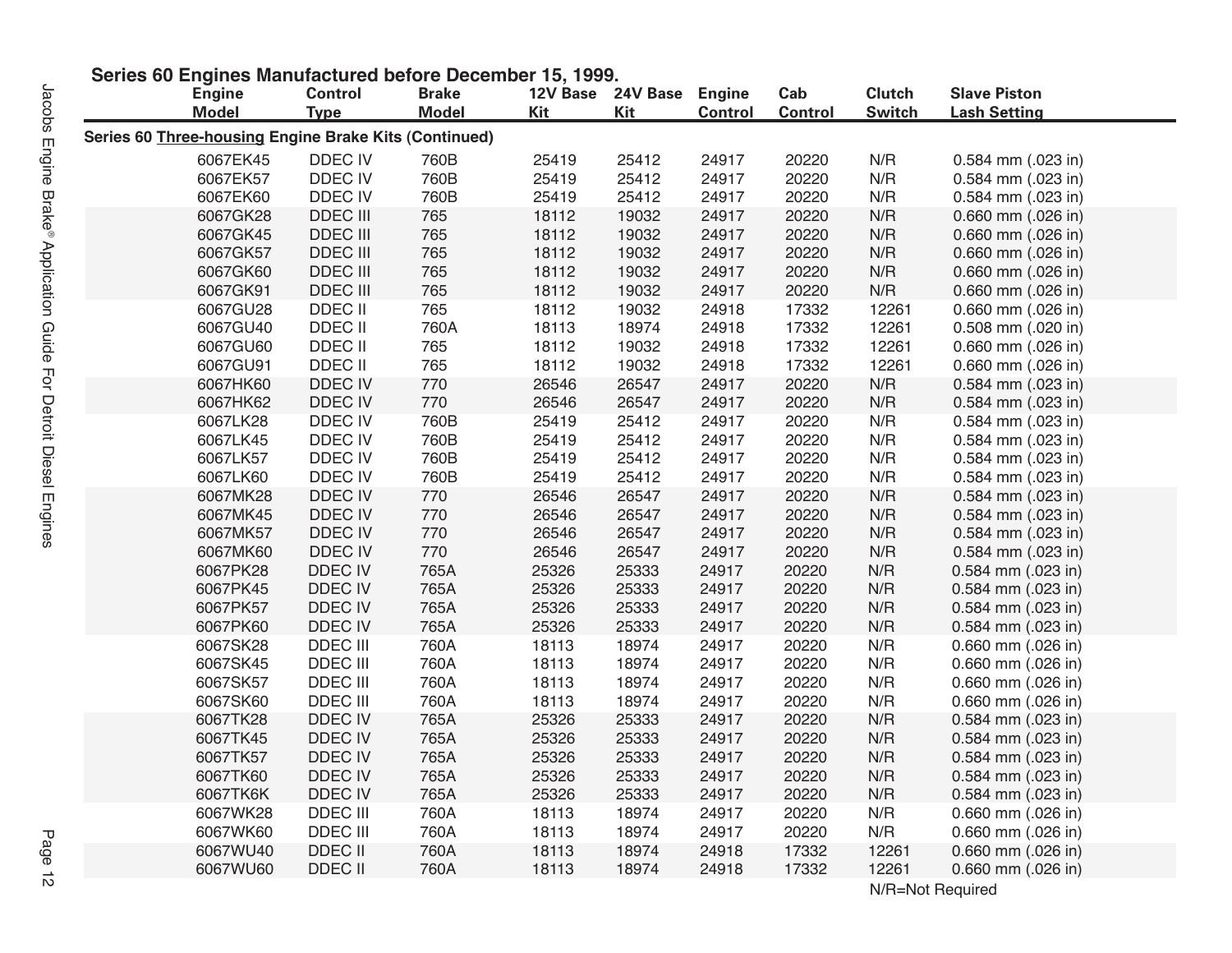| <b>Engine</b><br><b>Model</b>           | <b>Control</b><br>Type | <b>Brake</b><br><b>Model</b> | 12V Base<br>Kit | 24V Base<br>Kit | <b>Engine</b><br><b>Control</b> | Cab<br><b>Control</b> | <b>Clutch</b><br><b>Switch</b> | <b>Slave Piston</b><br><b>Lash Setting</b> |
|-----------------------------------------|------------------------|------------------------------|-----------------|-----------------|---------------------------------|-----------------------|--------------------------------|--------------------------------------------|
| Series 60 Two-housing Engine Brake Kits |                        |                              |                 |                 |                                 |                       |                                |                                            |
| 6067BK28                                | DDEC IV                | 770                          | 26544           | 26545           | 24919                           | 20491                 | N/R                            | $0.584$ mm $(.023$ in)                     |
| 6067EK28                                | DDEC IV                | 760B                         | 25416           | 25411           | 24919                           | 20491                 | N/R                            | $0.584$ mm $(.023$ in)                     |
| 6067GK28                                | DDEC III               | 765                          | 20796           | 19257           | 24919                           | 20491                 | N/R                            | $0.660$ mm $(.026$ in)                     |
| 6067GU28                                | DDEC II                | 765                          | 20796           | 19257           | 24920                           | 19097                 | 12261                          | $0.660$ mm $(.026$ in)                     |
| 6067LK28                                | DDEC IV                | 760B                         | 25416           | 25411           | 24919                           | 20491                 | N/R                            | $0.584$ mm $(.023$ in)                     |
| 6067MK28                                | DDEC IV                | 770                          | 26544           | 26545           | 24919                           | 20491                 | N/R                            | $0.584$ mm $(.023$ in)                     |
| 6067PK28                                | DDEC IV                | 765A                         | 25321           | 25323           | 24919                           | 20491                 | N/R                            | $0.584$ mm $(.023$ in)                     |
| 6067SK28                                | DDEC III               | 760A                         | 20797           | 19281           | 24919                           | 20491                 | N/R                            | $0.660$ mm $(.026$ in)                     |
| 6067TK28                                | DDEC IV                | 765A                         | 25321           | 25323           | 24919                           | 20491                 | N/R                            | $0.584$ mm $(.023$ in)                     |
| 6067WK28                                | DDEC III               | 760A                         | 20797           | 19281           | 24919                           | 20491                 | N/R                            | $0.660$ mm $(.026$ in)                     |

Note: Two-housing and three-housing engine brake kits are available for the engine model numbers listed in this section. Refer to the appropriate section for the application in question. If a two-housing kit is required for an engine model not listed here, please consult your Detroit Diesel Distributor.

#### **Series 50 Engine Brake Kits**

| 6043GK32 | <b>DDEC III</b> | 750  | 19297 | 20297                 | 24919 | 20491 | N/R              | 0.660 mm (.026 in)     |
|----------|-----------------|------|-------|-----------------------|-------|-------|------------------|------------------------|
| 6043GU60 | DDEC II         | 750  | 19297 | 20297                 | 24920 | 19097 | 12261            | $0.660$ mm $(.026$ in) |
| 6047GK28 | <b>DDEC III</b> | 750  | 19297 | 20297                 | 24919 | 20491 | N/R              | 0.660 mm (.026 in)     |
| 6047GK45 | <b>DDEC III</b> | 750  | 19297 | 20297                 | 24919 | 20491 | N/R              | 0.660 mm (.026 in)     |
| 6047GK50 | <b>DDEC III</b> | 750  | 19297 | 20297                 | 24919 | 20491 | N/R              | 0.660 mm (.026 in)     |
| 6047GK57 | DDEC III        | 750  | 19297 | 20297                 | 24919 | 20491 | N/R              | 0.660 mm (.026 in)     |
| 6047GK59 | <b>DDEC III</b> | 750  | 19297 | 20297                 | 24919 | 20491 | N/R              | 0.660 mm (.026 in)     |
| 6047GK60 | DDEC III        | 750  | 19297 | 20297                 | 24919 | 20491 | N/R              | 0.660 mm (.026 in)     |
| 6047GU26 | DDEC II         | 750  | 19297 | 20297                 | 24920 | 19097 | 12261            | 0.660 mm (.026 in)     |
| 6047GU28 | DDEC II         | 750  | 19297 | 20297                 | 24920 | 19097 | 12261            | 0.660 mm (.026 in)     |
| 6047GU60 | DDEC II         | 750  | 19297 | 20297                 | 24920 | 19097 | 12261            | 0.660 mm (.026 in)     |
| 6047MK28 | DDEC IV         | 750B | 26936 | 26937                 | 24919 | 20491 | N/R              | $0.660$ mm $(.026$ in) |
| 6047MK45 | DDEC IV         | 750B | 26936 | 26937                 | 24919 | 20491 | N/R              | $0.660$ mm $(.026$ in) |
| 6047MK50 | DDEC IV         | 750B | 26936 | 26937                 | 24919 | 20491 | N/R              | $0.660$ mm $(.026$ in) |
| 6047MK57 | DDEC IV         | 750B | 26936 | 26937                 | 24919 | 20491 | N/R              | 0.660 mm (.026 in)     |
| 6047MK60 | DDEC IV         | 750B | 26936 | 26937                 | 24919 | 20491 | N/R              | $0.660$ mm $(.026$ in) |
| 6047TK28 | DDEC IV         | 750A | 25355 | 25337                 | 24919 | 20491 | N/R              | $0.584$ mm $(.023$ in) |
| 6047TK45 | DDEC IV         | 750A | 25355 | 25337                 | 24919 | 20491 | N/R              | $0.584$ mm $(.023$ in) |
| 6047TK50 | DDEC IV         | 750A | 25355 | 25337                 | 24919 | 20491 | N/R              | 0.584 mm (.023 in)     |
| 6047TK57 | DDEC IV         | 750A | 25355 | 25337                 | 24919 | 20491 | N/R              | $0.584$ mm $(.023$ in) |
|          |                 |      |       | $N/A = Not Available$ |       |       | N/R=Not Required |                        |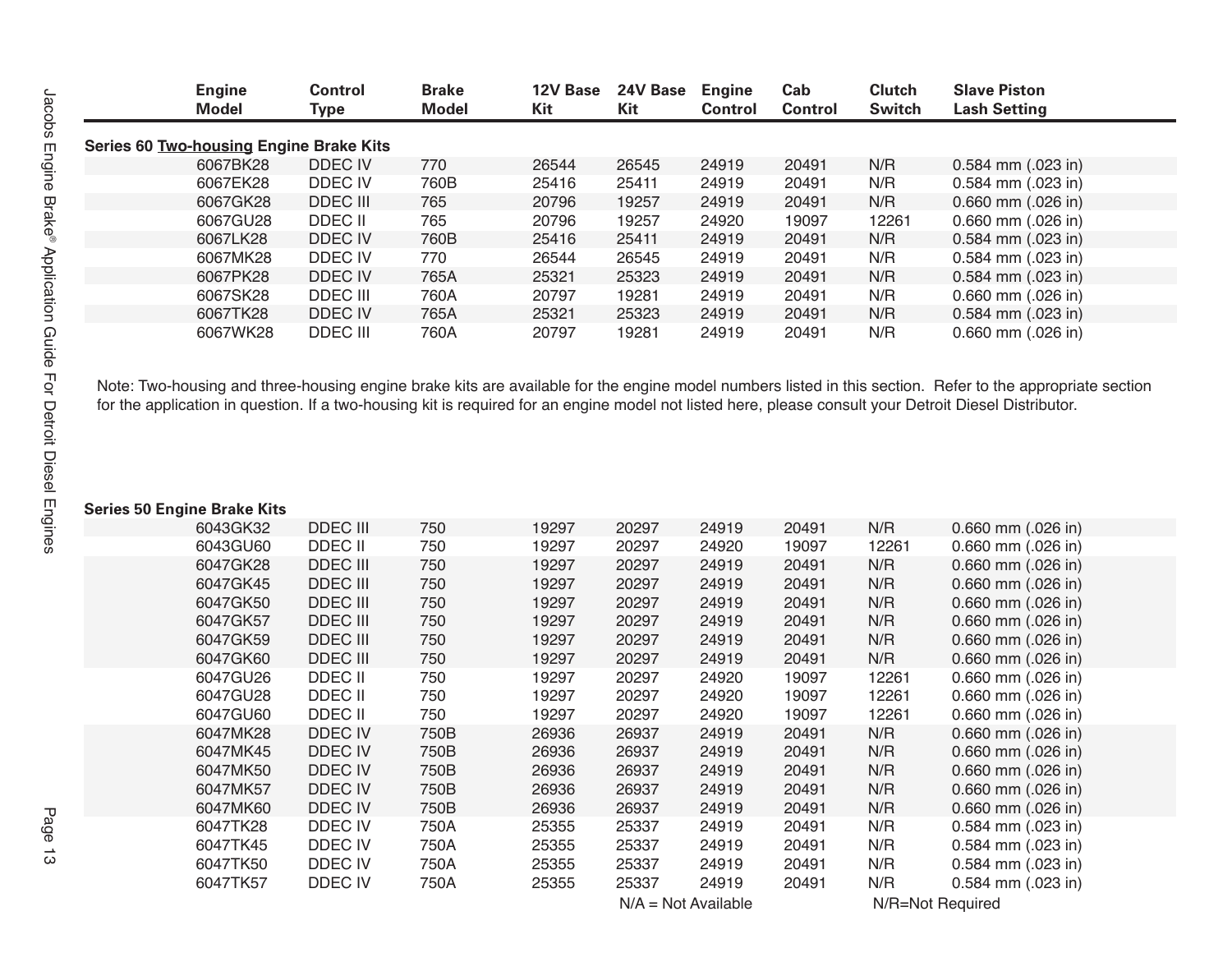|           | <b>Engine</b><br><b>Model</b>             | <b>Control</b><br><b>Type</b> | <b>Brake</b><br><b>Model</b> | 12V Base<br>Kit | 24V Base<br>Kit       | <b>Engine</b><br><b>Control</b> | Cab<br><b>Control</b> | <b>Clutch</b><br><b>Switch</b> | <b>Slave Piston</b><br><b>Lash Setting</b> |
|-----------|-------------------------------------------|-------------------------------|------------------------------|-----------------|-----------------------|---------------------------------|-----------------------|--------------------------------|--------------------------------------------|
|           | Series 71 and Series 92 Engine Brake Kits |                               |                              |                 |                       |                                 |                       |                                |                                            |
|           | 4-71 DDEC III                             | <b>DDEC III</b>               | 71/92A                       | 25915           | N/A                   | Included                        | Included              | N/R                            | 1.50 mm $(.059$ in)                        |
|           | 6-71 Mech.                                | Mechanical                    | 71/92A                       | 13598           | N/A                   | Included                        | Included              | Included                       | 1.50 mm $(.059$ in)                        |
|           | 6V-71 Mech.                               | Mechanical                    | 71/92A                       | 13600           | N/A                   | Included                        | Included              | Included                       | 1.50 mm (.059 in)                          |
|           | 8V-71 Mech.                               | Mechanical                    | 71/92A                       | 13606           | 25142                 | Included                        | Included              | Included                       | 1.50 mm (.059 in)                          |
|           | 6V-92 Mech.                               | Mechanical                    | 71/92A                       | 13634           | N/A                   | Included                        | Included              | Included                       | 1.50 mm (.059 in)                          |
|           | 6V-92 DDEC                                | DDEC II                       | 71/92A                       | 14525           | 17905                 | 16795                           | 17363                 | 12261                          | 1.50 mm (.059 in)                          |
|           | 6V-92 DDEC                                | <b>DDEC III</b>               | 71/92A                       | 14525           | 17905                 | 20824                           | 20823                 | N/R                            | 1.50 mm (.059 in)                          |
|           | 8V-92 Mech.                               | Mechanical                    | 71/92A                       | 13641           | 11822                 | Included                        | Included              | Included                       | 1.50 mm (.059 in)                          |
|           | 8V-92 DDEC                                | DDEC II                       | 71/92A                       | 14526           | 14919                 | 16789                           | 17363                 | 12261                          | 1.50 mm (.059 in)                          |
|           | 8V-92 DDEC                                | <b>DDEC III</b>               | 71/92A                       | 14526           | 14919                 | 20840                           | 20823                 | N/R                            | 1.50 mm $(.059$ in)                        |
|           |                                           |                               |                              |                 |                       |                                 |                       |                                |                                            |
|           | <b>Series 40 Exhaust Brake Kits</b>       |                               |                              |                 |                       |                                 |                       |                                |                                            |
|           | 7.6 Liter                                 | Mechanical                    | <b>EX466P</b>                | 19339           | N/A                   | Included                        | Included              | Included                       | Not Applicable                             |
|           | 8.7 Liter                                 | Mechanical                    | <b>EX530P</b>                | 20013           | N/A                   | Included                        | Included              | Included                       | Not Applicable                             |
|           | <b>Series 53 Engine Brake Kits</b>        |                               |                              |                 |                       |                                 |                       |                                |                                            |
|           | 6V-53                                     | Mechanical                    | 53A                          | N/A             | 13480                 | 17358                           | 3975                  | Included                       | See Notes (page1)                          |
|           |                                           |                               |                              |                 | $N/A = Not Available$ |                                 |                       |                                |                                            |
| Series 55 |                                           |                               |                              |                 |                       |                                 |                       |                                |                                            |

P/N 23550588 Jacobs Exhaust Brake™ for FLD Chassis P/N 23550590 Jacobs Exhaust Brake™ for FLX Chassis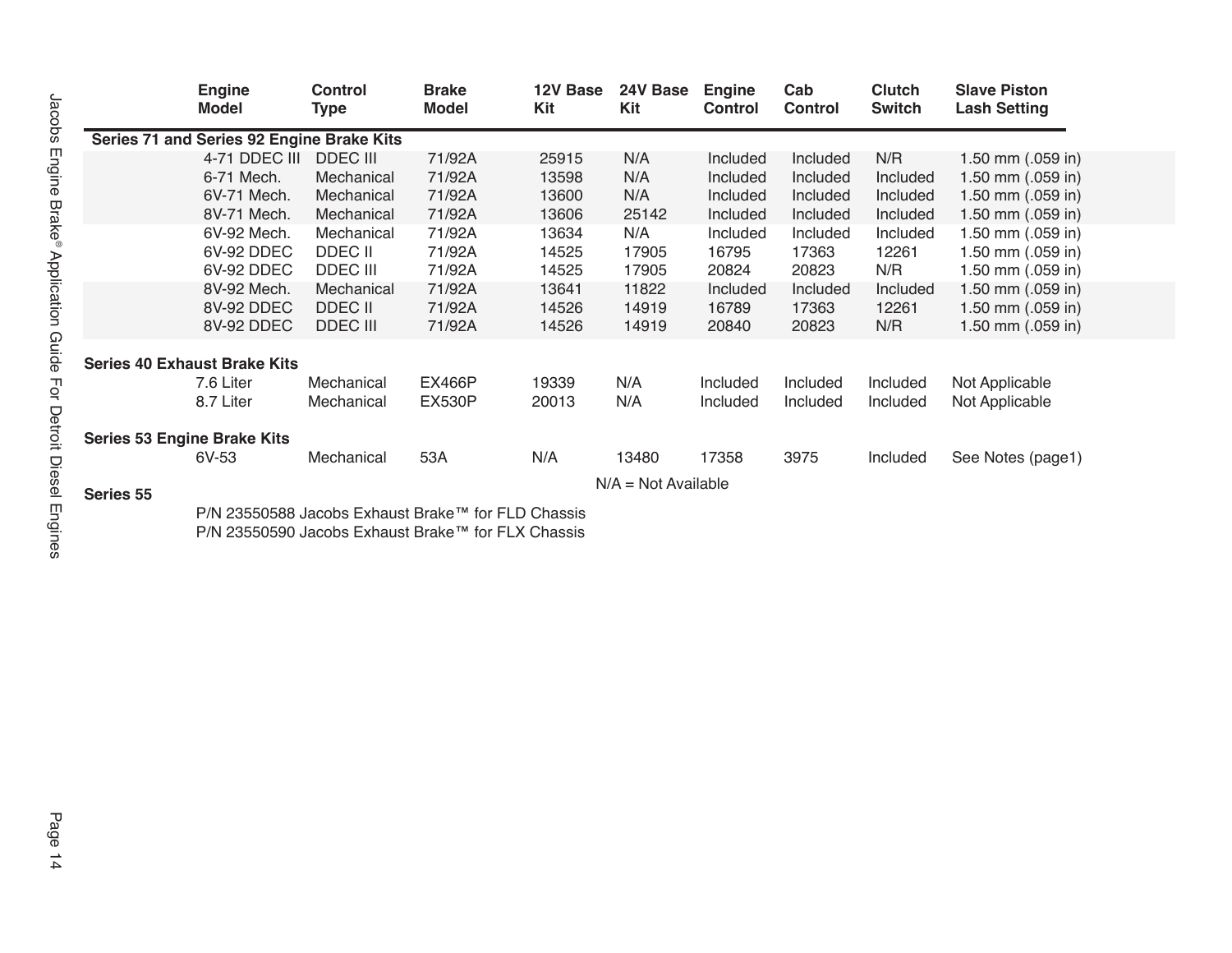### **Tuneup Kits** *Tuneup Kits*

| Model                                              | <b>Use Ki</b>                                | Model                         | <b>Use Kit</b>                                    |
|----------------------------------------------------|----------------------------------------------|-------------------------------|---------------------------------------------------|
| 750<br>750A<br>760<br>760A<br>760B<br>760B<br>760B | 20530                                        | 765A                          | 20531                                             |
|                                                    | 20530                                        | 765A (two-housing kit)        | 20530                                             |
|                                                    |                                              | 022                           |                                                   |
|                                                    |                                              | 770 (two-housing kit)         |                                                   |
|                                                    |                                              | <b>S6Z/06Z</b>                |                                                   |
|                                                    |                                              | 797                           |                                                   |
|                                                    |                                              | A29/1738                      |                                                   |
| 760B (<br>two-housing kit                          |                                              | 8V-71/92A                     | 2020<br>2021 1705<br>1706<br>2109<br>2109<br>2109 |
| 765                                                | 26615<br>19875<br>20531405<br>20531<br>20530 | 8V-92 including 24V solenoids |                                                   |
| 765 (two-housing kit)                              |                                              | 6V-53A                        | 18181                                             |
|                                                    |                                              |                               |                                                   |

### Jacobs Service *Jacobs Service*

| マミ     | Applications**                                    | Description                      |
|--------|---------------------------------------------------|----------------------------------|
|        | Service Parts & Groups                            |                                  |
|        | ** Refer to engine model for proper lash setting. |                                  |
| 926976 | <b>A7671797</b>                                   | Master Piston Assembly tool, 797 |
| 18280  | All Engine Brakes                                 | Oil Pressure Test Kit            |
| 1887   | 53A                                               | Bridge Assembly Tool Group       |
| 18238  | 71/92A, 53A,                                      | Slave Piston Removal Tool        |
| 9678   | ** AS9117                                         | 1.626 mm (.064 in) Feeler Gage   |
| 7958   | ** AS9117                                         | 1.500 mm (.059 in) Feeler Gage   |
| 30504  | 795**                                             | 0.813 mm (.032 in) Feeler Gage   |
| 17671  | 750, 760, 760A, 765 **                            | 0.660 mm (.026 in) Feeler Gage   |
| 25397  | 750A, 750B, 760B, 765A, 770, 790 Series **        | 0.584 mm (.023 in) Feeler Gage   |
| 17278  | 760, 760A, 797 **                                 | 0.508 mm (.020 in) Feeler Gage   |
|        |                                                   |                                  |
| 고<br>2 | Applications**                                    | Description                      |

| Power-Lash <sup>TM</sup> (6) Pack of 20382 | 750, 750A, 760, 760A, 765, 765A | 20514 |
|--------------------------------------------|---------------------------------|-------|
| Power-Lash <sup>TM</sup> (4) Pack of 20382 | 750, 750A, 760, 760A, 765, 765A | 81902 |
| J-Lash <sup>™</sup> (6) Pack of 28082      | 750B, 770                       | 58084 |
| J-Lash <sup>™</sup> (4) Pack of 28082      | 750B, 770                       | 28083 |
| J-Lash <sup>™</sup> (12) Pack of 28375     | 062                             | 61062 |
| J-Lash <sup>™</sup> (12) Pack of 29300     | <b>A067</b>                     | 29414 |
| J-Lash <sup>™</sup> (12) Pack of 29317     | 790B&D                          | 29415 |
| J-Lash <sup>™</sup> (12) Pack of 29310     | 2900                            | 91762 |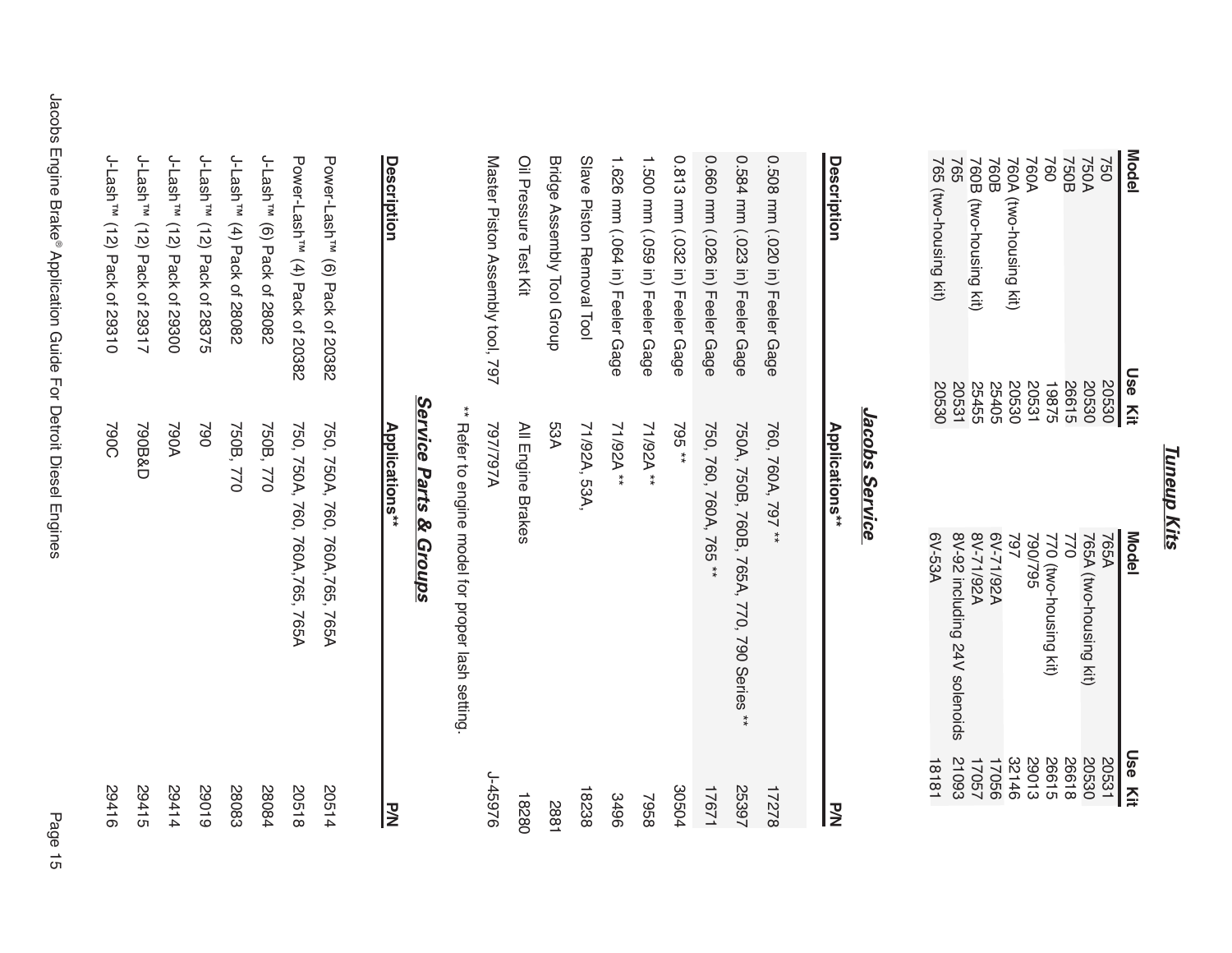*Notes*